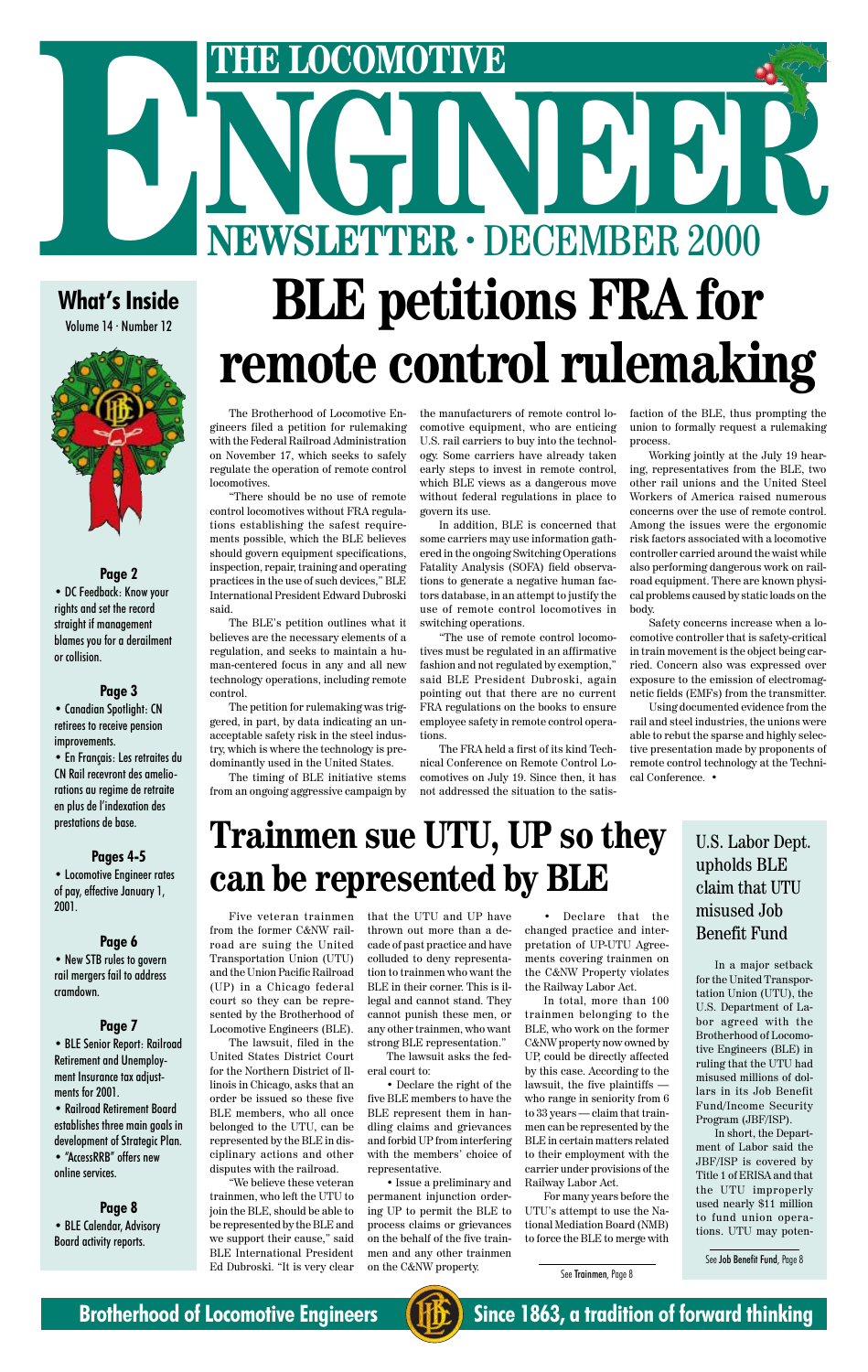# **LEGISLATIVE UPDATE**

# **DC Feedback: Know your rights!**

Do you have a question about federal laws, Federal Railroad Administration rules that impact your job, or about pending legislation governing our industry? Send it to:

**D.C. Feedback, Brotherhood of Locomotive Engineers 10 G. Street N.E., Suite 480 Washington, DC 20002**

Or you can fax your questions to (202) 347-5237; or via e-mail to: bledc@aol.com.

If the BLE's National Legislative Office does not have the answer on hand (such as a federal interpretation), they'll get back to you as soon as possible. Select questions and answers will be published regularly in the pages of the *Locomotive Engineer Newsletter*.

This month's installment deals with employees' rights to present their side of the story when management blames them for causing derailments, etc...

**You have asked: What is an employee human factors accident? What rights do employees have when management blames them for railroad accidents?**

The Federal Railroad Administration (FRA) defines in 49 CFR §225.5 "employee human factor" as: "any of the accident cause codes listed under 'Train Operation — Human Factors' in the current 'FRA Guide for Preparing Accident/Incident Reports,' except for those train accident cause codes pertaining to non-railroad workers. For purposes of this definition 'employee' includes the classifications of Worker on Duty — Employee, Employee not on Duty, Worker on Duty — Contractor, and Worker on Duty — Volunteer." In the "FRA Guide for Preparing Accident/ Incident Reports" there are 104 separate categories listed under "Train Operation — Human Factors." These fall under broad general headings including:

- Brakes, Use of
- Employee Physical Condition

• Flagging, Fixed, Hand and Radio Signals

- General Switching Rules
- Main Track Authority
- Train Handling/Train Make-Up

- Speed
- Switches, Use of
- Cab Signals
- Miscellaneous

All of these broad headings contain descriptions of an employee human error, which is almost always a failure to act appropriately under the operating rules according to railroad management, who use it to explain the cause of an accident. Each of the 104 human factor descriptions is assigned a number that begins with the prefix "H." For example: under the heading "Speed," code number "**H604** — Train outside yard limits under clear block, excessive speed," could be used in reporting an accident by entering that code number on form F 6180.54, in field number 38 (Primary Cause Code). There is an additional field (number 39) that permits the railroad to identify a "Contributory Cause Code." The "Narrative Description" section of F 6180.54 provides an option to elaborate on the complexities of an accident, or, if no specific code fits the cause the number, may be used by classifying the cause as "**H999 —** Other train operation/human factors." Supplemental information is then required in the Narrative Description to explain the cause(s).

According to Chapter 8, of the Federal Railroad Administration's "Guide for Preparing Accident/Incidents:" If, in reporting a rail equipment accident/incident on form — FRA F 6180.54 (nearly all major accidents would be reported using this form) a railroad cites **employee human factor** as the primary cause or a contributing cause

of the accident; then the railroad that cited such employee human factor must complete form FRA — F 6180.81, which is entitled, "Employee Human Factor Attachment." The Employee Human Factor Attachment is to be attached to the Rail Equipment Accident/Incident Report to which it pertains. This procedure alerts FRA to the railroad's determination that an accident was caused by an employee human factor.

It also creates a requirement to notify the employee that his or her acts, omissions, or physical condition have been determined as the cause of the accident. This notification, and the subsequent filing of FRA form — F 6180.78 — "Employee Statement Supplementing Railroad Accident Report," provides an opportunity for the employee to counter those charges.

This requirement is found in an amendment to the original *Accident Reporting Act.* In 49 USC, Chapter 209 – Accidents and Incidents, § 20901, wherein it states:

"(a) General Requirements. — Not later than 30 days after the end of each month, a railroad carrier shall file a report with the Secretary of Transportation on all accidents and incidents resulting in injury or death to an individual or damage to equipment or a roadbed arising from the carrier's operations during the month. The report shall be under oath and shall state the nature, cause, and circumstances of each reported accident or incident. **If a railroad carrier assigns human error as a cause, the report shall include, at the option of each employee whose error is alleged, a statement by the employee explaining any factors the employee alleges contributed to the accident or incident."**

This provision was made to provide employees an opportunity to "tell their side of the story" and assist the Federal Railroad Administration (FRA) in its effort to determine what actually caused an accident. It stems from the fact that most accident/incident reports are prepared exclusively by the railroads and the employee, who has the most information regarding the circumstances of the accident, may provide highly significant information to improve safety.

We have learned that accidents are seldom, if ever, the result of a single cause. Dr. James Reason, Professor of Psychology at the University of Manchester, England, a noted expert on human error, states in his book, *Human Error,* (1990):

"In considering the human contribution to systems disasters, it is important to distinguish two kinds of error: *active errors,* whose effects are felt almost immediately, and *latent errors*, whose adverse consequences may lie dormant within the system for a long time, only becoming evident when they combine with other factors to breach the system's defences (see Rasmussen & Pedersen, 1984). In general, active errors are associated with the performance of the 'front-line' operators of a complex system: pilots, air traffic controllers, ships' officers, control room crews and the like. Latent errors, on the other hand, are most likely to be spawned by those whose activities are removed in both time and space from the direct control interface: designers, high-level decision makers, construction workers, managers and maintenance personnel."

Dr. Reason continues to explain that recent accidents (such as Three Mile Island, Bhopal, Chernobyl, and the Challenger explosion) have, "made it increasingly apparent that latent errors pose the greatest threat to the safety of a complex system." In *Human Error,* page 173, he continues by saying:

"In the past, reliability analyses and accident investigations have focused primarily upon active operator errors and equipment failures. While operators can, and frequently do, make errors in their attempts to recover from an out-of-tolerance system state, many of the root causes of the emergency were usually present within the system long before these active errors were committed. "Rather than being the main instigators of an accident, operators tend to be the inheritors of system defects created by poor design, incorrect installation, faulty maintenance and bad management decisions. Their part is usually that of adding the final garnish to a lethal brew whose ingredients have already been long in the cooking." Similar latent errors have been identified by the National Transportation Safety Board (NTSB) in the rail and transit industry. Most notably, the February 1, 1996, runaway at Cajon Pass on the Burlington Northern Santa Fe,

and the January 6, 1996, failure of a computerized braking system on the Washington D.C. Metro, which took the life of the train's operator.

Knowing that many accidents in the railroad workplace are not always the exclusive result of an "active error" but may be caused by "latent errors" — is little comfort to railroad employees who always shoulder the blame. It is, in part, a problem with the existing system of reporting accidents/incidents. The FRA form F 6180.54, assumes there is a single "Primary Cause" of an accident and perhaps one "Contributory Cause." The modern, scientific literature on accidents does not support such single causes of accidents, however. That is why it is so important to include an employee's assessment.

A classic example, that we as engineers can all relate to, could involve an accident from overspeed, in CTC territory, at a slow track condition, where the engineer has had the first opportunity to use the locomotive and train's braking system. FRA Form 6180.54 may show human error code, "**H604** — Train outside yard limits under clear block, excessive speed," as the Primary Cause Code of the accident. The reality may be that the engineer may have had a locomotive consist with only the lead locomotive's dynamic brake operating and all trailing unit dynamic brakes inoperative. Most of you have been in a similar situation — you have no means to monitor the effectiveness of the trailing locomotive's dynamic braking, and possibly no reports of any dynamic brake failures; the result is to be unable to control train speed as you would otherwise predict. Compounding the problem may be the absence of advance warning signs for the slow track condition, incomplete or erroneous train consist information, unfavorable weather conditions, fatigue, and the list goes on. These could be classified as "Contributory Causes" and even "latent errors" within the system. Unfortunately these are seldom reported on F 6180.54. As discussed above, Form F6180.78, Part II, "Employee Statement Supplementing Railroad Accident Report" gives you the opportunity to include this type of information.

The requirements for filing are found in 49 CFR part 225, 225.12. Generally, they provide that:

• Employee Statements Supplementing Railroad Accident Reports are voluntary, not mandatory.

• The nonsubmission of a Supplement does not imply that the employee admits or endorses the railroad's conclusions as to cause or any other allegations.

• Although a Supplement is completely optional and not required, if an employee wishes to submit a Supplement and assure that, after receipt, it will be properly placed by FRA in a file with the railroad's Rail Equipment Accident/Incident Report and that it will be required to be reviewed by the railroad that issued the Notice, the Supple-

### How to set the record straight if management blames you for an accident

**"This provision was made to provide employees an opportunity to tell their side of the story."**

See DC Feedback, Page 3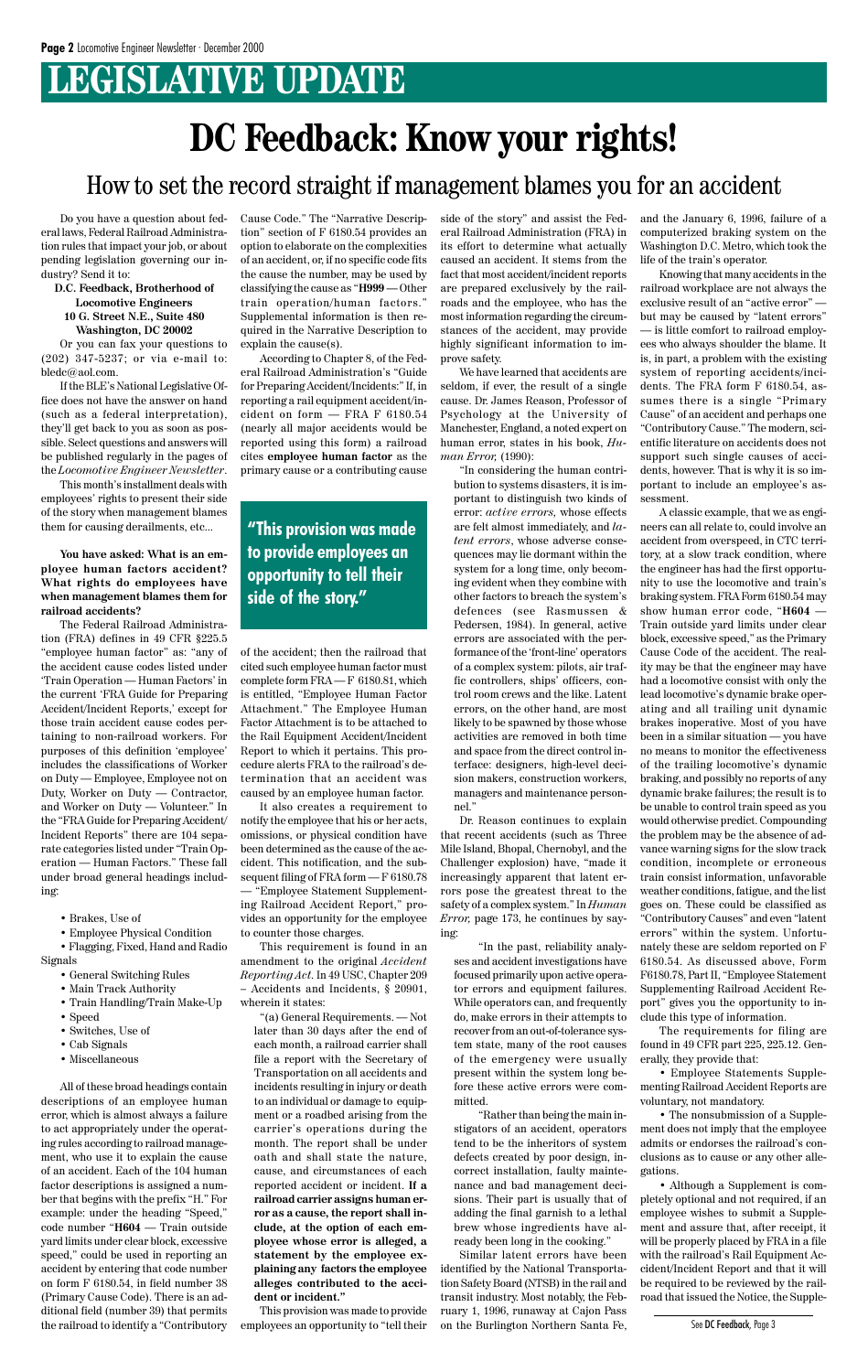# **CANADIAN SPOTLIGHT**

Canadian Director Gilles Hallé announced on November 16 that CN's Board of Directors has accepted the BLE Pension Committee's recommendation to improve pension payments for the majority of its 47,000 Canadian pensioners.

This amendment to the pension plan will distribute \$141 million in value to pensioners in direct lifetime monthly pension increases,\* and supplements the distribution of \$20 million in increases — over and above basic pension indexing — that took effect in 1999.

Individual increases, effective January 2001, will be based on the number of years that eligible pensioners have been retired, and their pensionable service at the time of retirement. The table shows these increases on a monthly basis.

The latest improvements were unanimously recommended by CN's Pension Committee, made up of representatives from six unions (BLE, BMWE, CAW, CN Police Association, IBEW, UTU) as well as from CN's pensioner association, non-unionized employees and management.

The Pension Committee, which replaced CN's Pension Board, was formed last year following the last round of national negotiations. Its role includes recommending pension improvements using available funds in the Escalation and Improvement Accounts.

CN's pension committee is unique in Canada in having the authority to recommend improvements in unionized employees' pension benefits during the life of collective agreements, without having to wait for collective bargaining.

The Committee also recommended amendments to the plan rules dealing with employees who sustain on-the-job fatal injuries, and the buyback associated with maternity, parental and off duty injury for time periods not previously allowed under old rules. CN's

Board of Directors had approved these recommendations, as well, some time ago.

Improvements for the active members will be announced in near future according to Canadian Director Gilles Hallé. •

# **CN retirees to receive pension improvements**

| For CN retirees entitled to the basic indexing as of January 2001 |                       |          |           |                                            |         |  |  |  |  |
|-------------------------------------------------------------------|-----------------------|----------|-----------|--------------------------------------------|---------|--|--|--|--|
| <b>Years since</b><br>retirement (as of                           |                       |          |           | Years of pensionable service at retirement |         |  |  |  |  |
| 12/31/00                                                          | <b>Less</b><br>than 5 | $5 - 10$ | $10 - 20$ | $20 - 30$                                  | $30+$   |  |  |  |  |
| $5 - 10$                                                          | \$15.00               | \$22.50  | \$30.00   | \$37.50                                    | \$45.00 |  |  |  |  |
| $10 - 20$                                                         | \$22.50               | \$30.00  | \$37.50   | \$45.00                                    | \$52.50 |  |  |  |  |
| $20 - 30$                                                         | \$30.00               | \$37.50  | \$45.00   | \$52.50                                    | \$60.00 |  |  |  |  |
| Over 30                                                           | \$37.50               | \$45.00  | \$52.50   | \$60.00                                    | \$67.50 |  |  |  |  |
| * - Monthly pension increases                                     |                       |          |           |                                            |         |  |  |  |  |

Le Directeur canadien Gilles Hallé a le plaisir d'annoncer que le Conseil d'administration du CN a accepté la recommandation du Comité de retraite visant à améliorer les prestations de retraite de la majorité de ses 47 000 bénéficiaires de rente canadiens.

À la suite de cette modification au régime, 141 millions de dollars seront redistribués aux bénéficiaires de rente sous forme d'augmentations directes de rente viagère mensuelle\*, qui viennent s'ajouter aux 20 millions de dollars distribués sous forme d'augmentations — en plus de l'indexation des prestations de base qui sont entrées en vigueur en 1999.

Les augmentations individuelles qui entreront en vigueur en janvier 2001 seront en fonction du nombre d'années écoulées depuis la retraite des retraités admissibles et de leur service validable au moment de leur retraite. Le tableau joint à cette note

indique les montants mensuels correspondant à ces augmentations.

Ces améliorations ont été recommandées à l'unanimité par le Comité de retraite du CN, qui est constitué de représentants de six syndicats (FIL, FPEV, TCA, FIOE et l'Association des policiers du CN, TUT), ainsi que l'association des retraités du CN, du personnel non syndiqué et de la direction.

Le Comité de retraite, qui a remplacé l'ancien comité, a été constitué l'an dernier au terme de la dernière ronde de négociations nationales. Il a pour rôle de faire des recommandations en matière d'amélioration des prestations de retraite grâce au recours aux fonds disponibles dans les comptes d'indexation et d'amélioration.

Le Comité de retraite du CN est la seule entité du genre au Canada à avoir le pouvoir de recommander des

améliorations aux prestations de retraite du personnel syndiqué en cours de période d'application d'une convention collective sans avoir à attendre les négociations suivantes.

Le Comité a également fait des recommandations relatives aux règles du Régime portant sur les membres du personnel qui subissent des blessures mortelles au travail, ainsi que sur le rachat d'années de service lié à un congé de maternité, un congé parental ou une blessure subie à l'extérieur du lieu de travail pour des périodes non autorisées en vertu des anciennes règles. Le Conseil d'administration du CN a également approuvé ces recommandations il y a quelques temps.

Les améliorations pour les membres actifs seront annoncées prochainement selon le Directeur canadien Gilles Hallé. •

### DC Feedback

# Les retraites du CN Rail recevront des ameliorations au regime de retraite en plus de l'indexation des prestations de base

 \$15.00 \$22.50 \$30.00 \$37.50

\$22.50 \$30.00 \$37.50 \$45.00

\$30.00 \$37.50 \$45.00 \$52.50 \$37.50 \$45.00 \$52.50 \$60.00

\$45.00 \$52.50 \$60.00 \$67.50

*Années écoulées depuis la retraite (au 31/12/00)*

**Less than**

**5 5-10 10-20 20-30 30+**

 *Années de service validable au moment de la retraite*

**Pour les retraitées ayant droit à l'indexation de base en janvier 2001**

\* — Augmentation des prestations de retraite

ment must be made on part II of Form FRA F 6180.78 (entitled "Notice to Railroad Employee Involved in Rail Equipment Accident/Incident Attributed to Employee Human Factor; Employee Statement Supplementing Railroad Accident Report"), following the instructions printed on the form. These instructions require that, within 35 days of the date that the Notice was hand delivered or sent by first class mail to the employee (except for good cause shown), the original of the Supplement be filed with FRA and a copy be hand delivered or sent by first class mail to the railroad that issued the Notice. The railroad will have to reassess its conclusions as to the cause of the

accident and other circumstances and file corrected reports with FRA concerning the ber. accident when appropriate.

• Information that the employee wishes to withhold from the railroad must not be included in this Supplement. **If an employee wishes to provide confidential information to FRA, the employee should not use the Supplement form (part II of Form FRA F 6180.78), but rather provide such confidential information by other means, such as a letter to the employee's collective bargaining representative, or to the Federal Railroad Administration, Office of Safety Assurance and Compliance, RRS-11, 400 Seventh Street, S.W., Washington, D.C. 20590.** The letter should include the name of the railroad making the allegations, the date and place of the

Continued from Page 2

accident, and the rail equipment accident/incident num-

• If an employee chooses



to submit a Supplement to FRA, all of the employee's assertions in the Supplement must be true and correct to the best of the employee's knowledge and belief.

The use of FRA F 6180.78, gives railroad employees an opportunity to solve many of the underlying problems we face in the complex railroad environment. Our self-managed role has required us to assume a tremendous amount of responsibility without a corresponding authority to change the unsafe conditions we encounter.

If we cannot change those conditions directly, it is possible to complete the record so that others may know when change is needed. •



# *Happy Holidays*

from the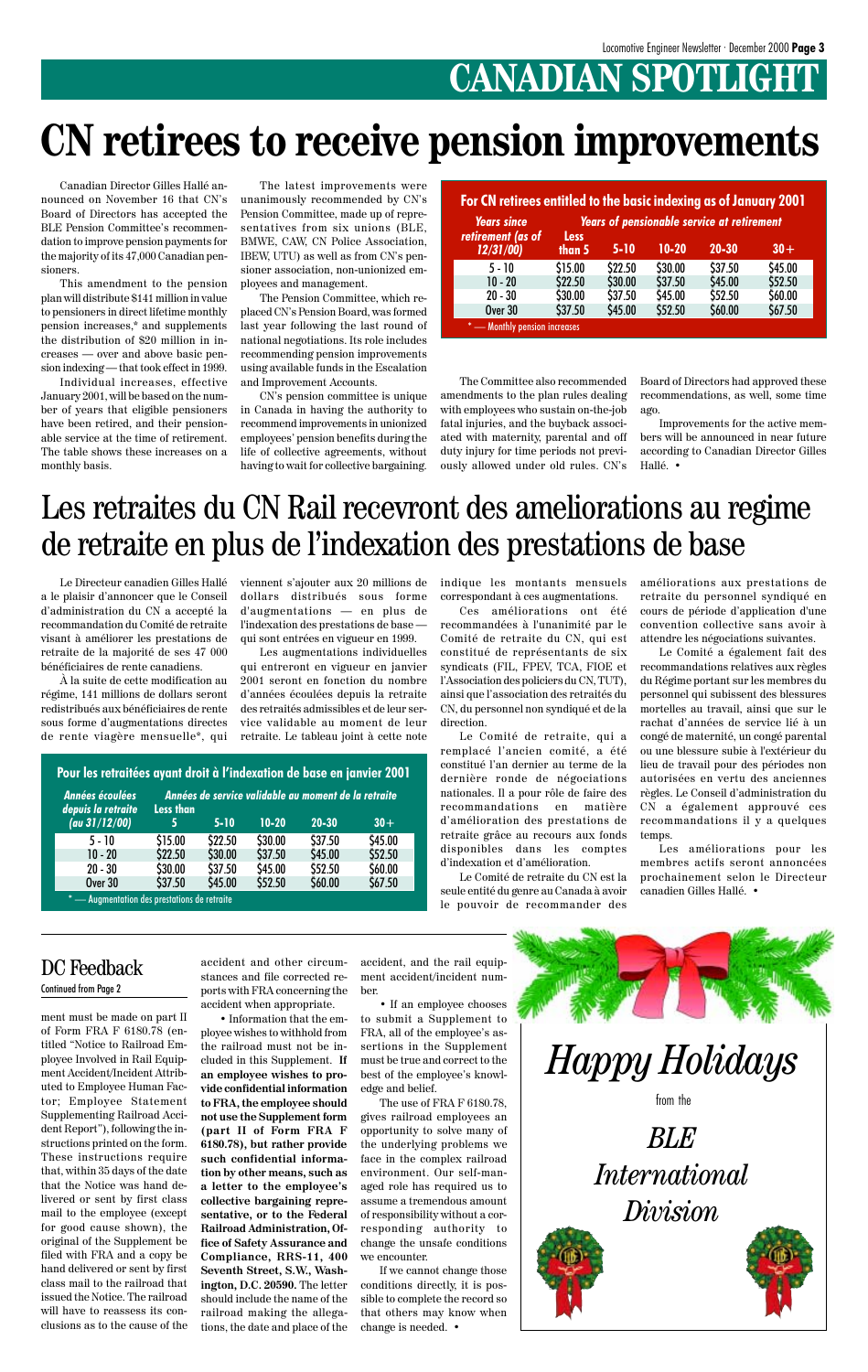| <b>TABLE III - LOCOMOTIVE ENGINEERS</b>                       |  |
|---------------------------------------------------------------|--|
| THROUGH FREIGHT SERVICE - WITHOUT A FIREMAN (HELPER) - \$4.00 |  |

| STANDARD RATES OF PAY<br>Effective January 1, 2001                                                                                                                                                                         |                                                                      |                                                                      |                                                                      |                                                                            |                                                                              |                                                                                                                                                                                                                            |                                                                      | STANDARD RATES OF PAY                                                |                                                                      |                                                                            |                                                                                          |
|----------------------------------------------------------------------------------------------------------------------------------------------------------------------------------------------------------------------------|----------------------------------------------------------------------|----------------------------------------------------------------------|----------------------------------------------------------------------|----------------------------------------------------------------------------|------------------------------------------------------------------------------|----------------------------------------------------------------------------------------------------------------------------------------------------------------------------------------------------------------------------|----------------------------------------------------------------------|----------------------------------------------------------------------|----------------------------------------------------------------------|----------------------------------------------------------------------------|------------------------------------------------------------------------------------------|
|                                                                                                                                                                                                                            |                                                                      | Mileage                                                              |                                                                      | Hourly                                                                     |                                                                              | Effective January 1, 2001                                                                                                                                                                                                  |                                                                      |                                                                      | Mileage                                                              | Hourly                                                                     |                                                                                          |
| WEIGHT ON DRIVERS<br>(Pounds)                                                                                                                                                                                              | Daily                                                                | Regular                                                              | Under<br>Art. VIII                                                   | Straight<br>Time                                                           | Over-<br>time                                                                | WEIGHT ON DRIVERS<br>(Pounds)                                                                                                                                                                                              | Daily                                                                | Regular                                                              | Under<br>Art. VIII                                                   | Straight<br>Time                                                           | Over-<br>time                                                                            |
| less than 140,000<br>140,000 and less than 200,000<br>200,000 and less than<br>250,000<br>300,000<br>250,000 and less than<br>300,000 and less than 350,000                                                                | \$154.81<br>\$155.24<br>\$155.41<br>\$155.56<br>\$155.71             | \$1.1757<br>\$1.1800<br>\$1.1817<br>\$1.1832<br>\$1.1847             | \$1.2723<br>\$1.2766<br>\$1.2783<br>\$1.2798<br>\$1.2813             | \$19.3513<br>\$19.4050<br>\$19.4263<br>\$19.4450<br>\$19.4638              | \$29.0269<br>\$29.1075<br>\$29.1394<br>\$29.1675<br>\$29.1956                | less than 140,000<br>140,000 and less than 200,000<br>200,000 and less than 250,000<br>250,000 and less than 300,000<br>300,000 and less than 350,000                                                                      | \$156.81<br>\$157.24<br>\$157.41<br>\$157.56<br>\$157.71             | \$1.1837<br>\$1.1897<br>\$1.1912<br>\$1.1927<br>\$1.1948             | \$1.2923<br>\$1.2966<br>\$1.2983<br>\$1.2998<br>\$1.3013             | \$19.6013<br>\$19.6550<br>\$19.6763<br>\$19.6950<br>\$19.7138              | \$29.4019<br>\$29.4825<br>\$29.5144<br>\$29.5425<br>\$29.5706                            |
| 350,000 and less than 400,000<br>$400,000$ and less than<br>450,000<br>450,000 and less than<br>500,000<br>550,000<br>500,000 and less than<br>550,000 and less than 600,000                                               | \$155.92<br>\$156.13<br>\$156.34<br>\$156.55<br>\$156.73             | \$1.1868<br>\$1.1889<br>\$1.1910<br>\$1.1931<br>\$1.1949             | \$1.2834<br>\$1.2855<br>\$1.2876<br>\$1.2897<br>\$1.2915             | \$19.4900<br>\$19.5163<br>\$19.5425<br>\$19.5688                           | \$29.2350<br>\$29.2744<br>\$29.3138<br>\$29.3531<br>$$19.5913 \mid $29.3869$ | 350,000 and less than 400,000<br>400,000 and less than 450,000<br>450,000 and less than 500,000<br>500,000 and less than 550,000<br>550,000 and less than 600,000                                                          | \$157.92<br>\$158.13<br>\$158.34<br>\$158.55<br>\$158.73             | \$1.1969<br>\$1.1990<br>\$1.2011<br>\$1.2029<br>\$1.2047             | \$1.3034<br>\$1.3055<br>\$1.3076<br>\$1.3097<br>\$1.3115             | \$19.7663<br>\$19.7925<br>\$19.8188                                        | $$19.7400 \mid $29.6100$<br>\$29.6494<br>\$29.6888<br>\$29.7281<br>\$19.8413   \$29.7619 |
| 600,000 and less than 650,000<br>650,000 and less than<br>700,000<br>750,000<br>700,000 and less than<br>750,000 and less than<br>800,000                                                                                  | \$156.91<br>\$157.09<br>\$157.27<br>\$157.45                         | \$1.1967<br>\$1.1985<br>\$1.2003<br>\$1.2021                         | \$1.2933<br>\$1.2951<br>\$1.2969<br>\$1.2987                         | \$19.6138<br>\$19.6363<br>\$19.6588<br>\$19.6813                           | \$29.4206<br>\$29.4544<br>\$29.4881<br>  \$29.5219                           | 600,000 and less than 650,000<br>650,000 and less than 700,000<br>700,000 and less than 750,000<br>750,000 and less than 800,000                                                                                           | \$158.91<br>\$159.09<br>\$159.27<br>\$159.45                         | \$1.2065<br>\$1.2083<br>\$1.2101<br>\$1.2119                         | \$1.3133<br>\$1.3151<br>\$1.3169<br>\$1.3187                         | \$19.8638<br>\$19.8863<br>\$19.9088<br>\$19.9313                           | \$29.7956<br>\$29.8294<br>\$29.8631<br>\$29.8969                                         |
| 800,000 and less than 850,000<br>850,000 and less than 900,000<br>900,000 and less than 950,000<br>950,000 and less than 1,000,000                                                                                         | \$157.63<br>\$157.81<br>\$157.99<br>\$158.17                         | \$1.2039<br>\$1.2057<br>\$1.2075<br>\$1.2093                         | \$1.3005<br>\$1.3023<br>\$1.3041<br>\$1.3059                         | \$19.7038<br>\$19.7263<br>\$19.7488<br>\$19.7713                           | \$29.5556<br>\$29,5894<br>\$29.6231<br>\$29.6569                             | 800,000 and less than 850,000<br>850,000 and less than 900,000<br>900,000 and less than 950,000<br>950,000 and less than 1,000,000                                                                                         | \$159.63<br>\$159.81<br>\$159.99<br>\$160.17                         | \$1.2137<br>\$1.2155<br>\$1.2173<br>\$1.2191                         | \$1.3205<br>\$1.3223<br>\$1.3241<br>\$1.3259                         | \$19.9538<br>\$19.9763<br>\$19.9988<br>\$20.0213                           | \$29.9306<br>\$29.9644<br>\$29.9981<br>\$30.0319                                         |
| 1,000,000 and less than 1,050,000<br>1,050,000 and less than 1,100,000<br>1,100,000 and less than 1,150,000<br>1,150,000 and less than 1,200,000<br>1,200,000 and less than 1,250,000                                      | \$158.35<br>\$158.53<br>\$158.71<br>\$158.89<br>\$159.07             | \$1.2111<br>\$1.2129<br>\$1.2147<br>\$1.2165<br>\$1.2183             | \$1.3077<br>\$1.3095<br>\$1.3113<br>\$1.3131<br>\$1.3149             | \$19.7938<br>\$19.8163<br>\$19.8388<br>\$19.8613<br>\$19.8838              | \$29.6906<br>\$29.7244<br>\$29.7581<br>\$29.7919<br>\$29.8256                | 1,000,000 and less than 1,050,000<br>1,050,000 and less than 1,100,000<br>1,100,000 and less than 1,150,000<br>1,150,000 and less than 1,200,000<br>1,200,000 and less than 1,250,000                                      | \$160.35<br>\$160.53<br>\$160.71<br>\$160.89<br>\$161.07             | \$1.2209<br>\$1.2227<br>\$1.2245<br>\$1.2263<br>\$1.2281             | \$1.3277<br>\$1.3295<br>\$1.3313<br>\$1.3331<br>\$1.3349             | \$20.0438<br>\$20.0663<br>\$20.0888<br>\$20.1113<br>\$20.1338              | \$30.0656<br>\$30.0994<br>\$30.1331<br>\$30.1669<br>\$30,2006                            |
| 1,250,000 and less than 1,300,000<br>1,300,000 and less than 1,350,000<br>1,350,000 and less than 1,400,000<br>$1,\!400,\!000$ and less than $1,\!450,\!000$<br>1,450,000 and less than 1,500,000                          | \$159.25<br>\$159.43<br>\$159.61<br>\$159.79<br>\$159.97             | \$1.2201<br>\$1.2219<br>\$1.2237<br>\$1.2255<br>\$1.2273             | \$1.3167<br>\$1.3185<br>\$1.3203<br>\$1.3221<br>\$1.3239             | \$19.9063<br>\$19.9288<br>\$19.9513<br>\$19.9738<br>\$19.9963              | \$29.8594<br>\$29.8931<br>\$29.9269<br>\$29.9606<br>\$29.9944                | 1,250,000 and less than 1,300,000<br>1.300,000 and less than 1.350,000<br>1,350,000 and less than 1,400,000<br>1,400,000 and less than 1,450,000<br>1,450,000 and less than 1,500,000                                      | \$161.25<br>\$161.43<br>\$161.61<br>\$161.79<br>\$161.97             | \$1.2299<br>\$1.2317<br>\$1.2335<br>\$1.2353<br>\$1.2369             | \$1.3367<br>\$1.3385<br>\$1.3403<br>\$1.3421<br>\$1.3439             | \$20.1788<br>\$20.2013<br>\$20.2238<br>\$20.2463                           | $$20.1563 \mid $30.2344$<br>\$30.2681<br>\$30.3019<br>\$30.3356<br>\$30.3694             |
| 1,500,000 and less than 1,550,000<br>1,550,000 and less than 1,600,000<br>1,600,000 and less than 1,650,000<br>1,650,000 and less than 1,700,000                                                                           | \$160.15<br>\$160.33<br>\$160.51<br>\$160.69                         | \$1.2291<br>\$1.2309<br>\$1.2327<br>\$1.2345                         | \$1.3257<br>\$1.3275<br>\$1.3293<br>\$1.3311                         | \$20.0188<br>\$20.0413<br>\$20.0638<br>\$20.0863                           | \$30.0281<br>\$30.0619<br>\$30.0956<br>\$30.1294                             | 1,500,000 and less than 1,550,000<br>1,550,000 and less than 1,600,000<br>1,600,000 and less than 1,650,000<br>1,650,000 and less than 1,700,000                                                                           | \$162.15<br>\$162.33<br>\$162.51<br>\$162.69                         | \$1.2389<br>\$1.2407<br>\$1.2425<br>\$1.2443                         | \$1.3457<br>\$1.3475<br>\$1.3493<br>\$1.3511                         | \$20.2688<br>\$20.3138<br>\$20.3363                                        | \$30.4031<br>\$20.2913 \$30.4369<br>\$30.4706<br>\$30.5044                               |
| 1,700,000 and less than 1,750,000<br>1,750,000 and less than 1,800,000<br>1,800,000 and less than 1,850,000<br>1,850,000 and less than 1,900,000<br>1,900,000 and less than 1,950,000<br>1,950,000 and less than 2,000,000 | \$160.87<br>\$161.05<br>\$161.23<br>\$161.41<br>\$161.59<br>\$161.77 | \$1.2363<br>\$1.2381<br>\$1.2399<br>\$1.2417<br>\$1.2435<br>\$1.2453 | \$1.3329<br>\$1.3347<br>\$1.3365<br>\$1.3383<br>\$1.3401<br>\$1.3419 | \$20.1088<br>\$20.1313<br>\$20.1538<br>\$20.1763<br>\$20.1988<br>\$20.2213 | \$30.1631<br>\$30.1969<br>\$30.2306<br>\$30.2644<br>\$30.2981<br>\$30.3319   | 1,700,000 and less than 1,750,000<br>1,750,000 and less than 1,800,000<br>1,800,000 and less than 1,850,000<br>1,850,000 and less than 1,900,000<br>1,900,000 and less than 1,950,000<br>1,950,000 and less than 2,000,000 | \$162.87<br>\$163.05<br>\$163.23<br>\$163.41<br>\$163.59<br>\$163.77 | \$1.2461<br>\$1.2479<br>\$1.2497<br>\$1.2515<br>\$1.2533<br>\$1.2549 | \$1.3529<br>\$1.3547<br>\$1.3565<br>\$1.3583<br>\$1.3601<br>\$1.3619 | \$20.3588<br>\$20.3813<br>\$20.4038<br>\$20.4263<br>\$20.4488<br>\$20.4713 | \$30.5381<br>\$30.5719<br>\$30.6056<br>\$30.6394<br>\$30.6731<br>\$30.7069               |
| $2,000,000$ pounds and over:<br>For each additional 50,000<br>pounds or fraction thereof add:                                                                                                                              | \$.18                                                                | \$.18                                                                | \$.18                                                                |                                                                            |                                                                              | $2,000,000$ pounds and over:<br>For each additional 50,000<br>pounds or fraction thereof add:                                                                                                                              | \$.18                                                                | \$.18                                                                | \$.18                                                                |                                                                            |                                                                                          |

#### **TABLE IV - LOCOMOTIVE ENGINEERS THROUGH FREIGHT SERVICE - WITHOUT A FIREMAN (HELPER) - \$6.00**

| Effective January 1, 2001                                                                                                                                                                                                  |                                                                      |                                                                      | STANDARD RATES OF PAY                                                |                                                               |                                                                                                           | Effective January 1, 2001                                                                                                                                                                                                  |                                                                      |                                                                      | STANDARD RATES OF PAY                                                |                                                                            |                                                                            |
|----------------------------------------------------------------------------------------------------------------------------------------------------------------------------------------------------------------------------|----------------------------------------------------------------------|----------------------------------------------------------------------|----------------------------------------------------------------------|---------------------------------------------------------------|-----------------------------------------------------------------------------------------------------------|----------------------------------------------------------------------------------------------------------------------------------------------------------------------------------------------------------------------------|----------------------------------------------------------------------|----------------------------------------------------------------------|----------------------------------------------------------------------|----------------------------------------------------------------------------|----------------------------------------------------------------------------|
|                                                                                                                                                                                                                            |                                                                      | Mileage                                                              |                                                                      | Hourly                                                        |                                                                                                           |                                                                                                                                                                                                                            |                                                                      |                                                                      | Mileage                                                              | Hourly                                                                     |                                                                            |
| WEIGHT ON DRIVERS<br>(Pounds)                                                                                                                                                                                              | Daily                                                                | Regular                                                              | Under<br>Art. VIII                                                   | Straight<br>Time                                              | Over-<br>time                                                                                             | WEIGHT ON DRIVERS<br>(Pounds)                                                                                                                                                                                              | Daily                                                                | Regular                                                              | Under<br>Art. VIII                                                   | Straight<br>Time                                                           | Over-<br>time                                                              |
| less than $140,000$<br>140,000 and less than<br>200,000<br>200,000 and less than<br>250,000<br>250,000 and less than<br>300,000<br>300,000 and less than<br>350,000                                                        | \$154.81<br>\$155.24<br>\$155.41<br>\$155.56<br>\$155.71             | \$1.1757<br>\$1.1800<br>\$1.1817<br>\$1.1832<br>\$1.1847             | \$1.2723<br>\$1.2766<br>\$1.2783<br>\$1.2798<br>\$1.2813             | \$19.3513<br>\$19.4050<br>\$19.4263<br>\$19.4450              | \$29.0269<br>\$29.1075<br>\$29.1394<br>\$29.1675<br>$$19.4638$ $$29.1956$                                 | less than $140,000$<br>140,000 and less than 200,000<br>200,000 and less than 250,000<br>250,000 and less than 300,000<br>300,000 and less than 350,000                                                                    | \$156.81<br>\$157.24<br>\$157.41<br>\$157.56<br>\$157.71             | \$1.1837<br>\$1.1897<br>\$1.1912<br>\$1.1927<br>\$1.1948             | \$1.2923<br>\$1.2966<br>\$1.2983<br>\$1.2998<br>\$1.3013             | \$19.6013<br>\$19.6550<br>\$19.6763<br>\$19.6950<br>\$19.7138              | \$29.4019<br>\$29.4825<br>\$29.5144<br>\$29.5425<br>\$29.5706              |
| 350,000 and less than 400,000<br>450,000<br>400,000 and less than<br>500,000<br>$450,000$ and less than<br>500,000 and less than 550,000<br>550,000 and less than<br>600,000                                               | \$155.92<br>\$156.13<br>\$156.34<br>\$156.55<br>\$156.73             | \$1.1868<br>\$1.1889<br>\$1.1910<br>\$1.1931<br>\$1.1949             | \$1.2834<br>\$1.2855<br>\$1.2876<br>\$1.2897<br>\$1.2915             | \$19.4900<br>\$19.5163<br>\$19.5425<br>\$19.5688              | \$29,2350<br>\$29.2744<br>\$29.3138<br>\$29.3531<br>$$19.5913 \mid $29.3869$                              | 350,000 and less than 400,000<br>400,000 and less than 450,000<br>450,000 and less than 500,000<br>500,000 and less than 550,000<br>550,000 and less than 600,000                                                          | \$157.92<br>\$158.13<br>\$158.34<br>\$158.55<br>\$158.73             | \$1.1969<br>\$1.1990<br>\$1.2011<br>\$1.2029<br>\$1.2047             | \$1.3034<br>\$1.3055<br>\$1.3076<br>\$1.3097<br>\$1.3115             | \$19.7400<br>\$19.7663<br>\$19.7925<br>\$19.8188<br>\$19.8413              | \$29.6100<br>\$29.6494<br>\$29.6888<br>\$29.7281<br>\$29.7619              |
| 600,000 and less than 650,000<br>650,000 and less than<br>700,000<br>750,000<br>700,000 and less than<br>750,000 and less than 800,000                                                                                     | \$156.91<br>\$157.09<br>\$157.27<br>\$157.45                         | \$1.1967<br>\$1.1985<br>\$1.2003<br>\$1.2021                         | \$1.2933<br>\$1.2951<br>\$1.2969<br>\$1.2987                         | \$19.6138<br>\$19.6363<br>\$19.6588                           | \$29.4206<br>\$29,4544<br>\$29.4881<br>$$19.6813 \mid $29.5219$                                           | 600,000 and less than 650,000<br>650,000 and less than 700,000<br>700,000 and less than 750,000<br>750,000 and less than 800,000                                                                                           | \$158.91<br>\$159.09<br>\$159.27<br>\$159.45                         | \$1.2065<br>\$1.2083<br>\$1.2101<br>\$1.2119                         | \$1.3133<br>\$1.3151<br>\$1.3169<br>\$1.3187                         | \$19.8638<br>\$19.8863<br>\$19,9088<br>\$19.9313                           | \$29.7956<br>\$29.8294<br>\$29.8631<br>\$29.8969                           |
| 800,000 and less than 850,000<br>850,000 and less than 900,000<br>900,000 and less than 950,000<br>950,000 and less than 1,000,000                                                                                         | \$157.63<br>\$157.81<br>\$157.99<br>\$158.17                         | \$1.2039<br>\$1.2057<br>\$1.2075<br>\$1.2093                         | \$1.3005<br>\$1.3023<br>\$1.3041<br>\$1.3059                         | \$19.7038<br>\$19.7263<br>\$19.7488                           | \$29.5556<br>\$29.5894<br>\$29.6231<br>$$19.7713 \mid $29.6569$                                           | 800,000 and less than 850,000<br>850,000 and less than 900,000<br>900,000 and less than 950,000<br>950,000 and less than 1,000,000                                                                                         | \$159.63<br>\$159.81<br>\$159.99<br>\$160.17                         | \$1.2137<br>\$1.2155<br>\$1.2173<br>\$1.2191                         | \$1.3205<br>\$1.3223<br>\$1.3241<br>\$1.3259                         | \$19.9538<br>\$19.9763<br>\$19.9988<br>\$20.0213                           | \$29.9306<br>\$29.9644<br>\$29.9981<br>\$30.0319                           |
| 1,000,000 and less than 1,050,000<br>$1,050,000$ and less than $1,100,000$<br>$1.100,000$ and less than $1.150,000$<br>1,150,000 and less than $1,200,000$<br>1,200,000 and less than 1,250,000                            | \$158.35<br>\$158.53<br>\$158.71<br>\$158.89<br>\$159.07             | \$1.2111<br>\$1.2129<br>\$1.2147<br>\$1.2165<br>\$1.2183             | \$1.3077<br>\$1.3095<br>\$1.3113<br>\$1.3131<br>\$1.3149             | \$19.7938<br>\$19.8163<br>\$19.8388<br>\$19.8613              | \$29.6906<br>\$29.7244<br>\$29.7581<br>\$29.7919<br>\$19.8838   \$29.8256                                 | 1,000,000 and less than 1,050,000<br>1,050,000 and less than 1,100,000<br>1,100,000 and less than 1,150,000<br>1,150,000 and less than 1,200,000<br>1,200,000 and less than 1,250,000                                      | \$160.35<br>\$160.53<br>\$160.71<br>\$160.89<br>\$161.07             | \$1.2209<br>\$1.2227<br>\$1.2245<br>\$1.2263<br>\$1.2281             | \$1.3277<br>\$1.3295<br>\$1.3313<br>\$1.3331<br>\$1.3349             | \$20.0438<br>\$20.0663<br>\$20.0888<br>\$20.1113<br>\$20.1338              | \$30.0656<br>\$30.0994<br>\$30.1331<br>\$30.1669<br>\$30,2006              |
| 1,250,000 and less than 1,300,000<br>1,300,000 and less than 1,350,000<br>1,350,000 and less than 1,400,000<br>1,400,000 and less than 1,450,000<br>1,450,000 and less than 1,500,000                                      | \$159.25<br>\$159.43<br>\$159.61<br>\$159.79<br>\$159.97             | \$1.2201<br>\$1.2219<br>\$1,2237<br>\$1.2255<br>\$1.2273             | \$1.3167<br>\$1.3185<br>\$1.3203<br>\$1.3221<br>\$1.3239             | \$19.9063<br>\$19.9288<br>\$19.9513<br>\$19.9738<br>\$19.9963 | \$29.8594<br>\$29.8931<br> \$29.9269<br>\$29.9606<br>\$29.9944                                            | 1,250,000 and less than 1,300,000<br>1,300,000 and less than 1,350,000<br>1,350,000 and less than 1,400,000<br>1,400,000 and less than 1,450,000<br>1,450,000 and less than 1,500,000                                      | \$161.25<br>\$161.43<br>\$161.61<br>\$161.79<br>\$161.97             | \$1.2299<br>\$1.2317<br>\$1.2335<br>\$1.2353<br>\$1.2369             | \$1.3367<br>\$1.3385<br>\$1.3403<br>\$1.3421<br>\$1.3439             | \$20.1563<br>\$20.1788<br>\$20.2013<br>\$20.2238<br>\$20.2463              | \$30.2344<br>\$30.2681<br>\$30.3019<br>\$30.3356<br>\$30.3694              |
| 1,500,000 and less than 1,550,000<br>1,550,000 and less than 1,600,000<br>1,600,000 and less than 1,650,000<br>1,650,000 and less than 1,700,000                                                                           | \$160.15<br>\$160.33<br>\$160.51<br>\$160.69                         | \$1.2291<br>\$1.2309<br>\$1.2327<br>\$1.2345                         | \$1.3257<br>\$1.3275<br>\$1.3293<br>\$1.3311                         | \$20.0188<br>\$20.0413<br>\$20.0863                           | \$30.0281<br>\$30.0619<br>\$20.0638   \$30.0956<br>\$30.1294                                              | 1,500,000 and less than 1,550,000<br>1,550,000 and less than 1,600,000<br>1,600,000 and less than 1,650,000<br>1,650,000 and less than 1,700,000                                                                           | \$162.15<br>\$162.33<br>\$162.51<br>\$162.69                         | \$1.2389<br>\$1.2407<br>\$1.2425<br>\$1.2443                         | \$1.3457<br>\$1.3475<br>\$1.3493<br>\$1.3511                         | \$20.2688<br>\$20.2913<br>\$20.3138<br>\$20.3363                           | \$30.4031<br>\$30.4369<br>\$30.4706<br>\$30.5044                           |
| 1,700,000 and less than 1,750,000<br>1.750,000 and less than 1.800,000<br>1,800,000 and less than 1,850,000<br>1,850,000 and less than 1,900,000<br>1,900,000 and less than 1,950,000<br>1,950,000 and less than 2,000,000 | \$160.87<br>\$161.05<br>\$161.23<br>\$161.41<br>\$161.59<br>\$161.77 | \$1.2363<br>\$1.2381<br>\$1.2399<br>\$1.2417<br>\$1.2435<br>\$1.2453 | \$1.3329<br>\$1.3347<br>\$1.3365<br>\$1.3383<br>\$1.3401<br>\$1.3419 | \$20.1313<br>\$20.1763<br>\$20.1988<br>\$20.2213              | $$20.1088 \; \; $30.1631$<br>\$30.1969<br>$$20.1538 \mid $30.2306$<br>\$30.2644<br>\$30.2981<br>\$30.3319 | 1,700,000 and less than 1,750,000<br>1,750,000 and less than 1,800,000<br>1,800,000 and less than 1,850,000<br>1,850,000 and less than 1,900,000<br>1,900,000 and less than 1,950,000<br>1,950,000 and less than 2,000,000 | \$162.87<br>\$163.05<br>\$163.23<br>\$163.41<br>\$163.59<br>\$163.77 | \$1.2461<br>\$1.2479<br>\$1.2497<br>\$1.2515<br>\$1.2533<br>\$1.2549 | \$1.3529<br>\$1.3547<br>\$1.3565<br>\$1.3583<br>\$1.3601<br>\$1.3619 | \$20.3588<br>\$20.3813<br>\$20.4038<br>\$20.4263<br>\$20.4488<br>\$20.4713 | \$30.5381<br>\$30.5719<br>\$30.6056<br>\$30.6394<br>\$30.6731<br>\$30.7069 |
| $2,000,000$ pounds and over:<br>For each additional 50,000<br>pounds or fraction thereof add:                                                                                                                              | \$.18                                                                | \$.18                                                                | \$.18                                                                |                                                               |                                                                                                           | $2,000,000$ pounds and over:<br>For each additional 50,000<br>pounds or fraction thereof add:                                                                                                                              | \$.18                                                                | \$.18                                                                | \$.18                                                                |                                                                            |                                                                            |

#### **TABLE II - LOCOMOTIVE ENGINEERS** THROUGH FREIGHT SERVICE - WITH A FIREMAN (HELPER)

STANDARD RATES OF PAY

| Effective January 1, 2001                                                                                                                                                                                |                                                                      |                                                                      |                                                                      |                                                                            |                                                                            |
|----------------------------------------------------------------------------------------------------------------------------------------------------------------------------------------------------------|----------------------------------------------------------------------|----------------------------------------------------------------------|----------------------------------------------------------------------|----------------------------------------------------------------------------|----------------------------------------------------------------------------|
| WEIGHT ON DRIVERS                                                                                                                                                                                        |                                                                      | Mileage                                                              |                                                                      | Hourly                                                                     |                                                                            |
| (Pounds)                                                                                                                                                                                                 | Daily                                                                | Regular                                                              | Under<br>Art. VIII                                                   | Straight<br>Time                                                           | Over-<br>time                                                              |
| 140,000<br>less than<br>140,000 and less than<br>200,000<br>200,000 and less than<br>250,000<br>250,000 and less than<br>300,000<br>300,000 and less than<br>350,000<br>350,000 and less than<br>400,000 | \$150.81<br>\$151.24<br>\$151.41<br>\$151.56<br>\$151.71<br>\$151.92 | \$1.1357<br>\$1.1400<br>\$1.1417<br>\$1.1432<br>\$1.1447<br>\$1.1468 | \$1.1573<br>\$1.1616<br>\$1.1633<br>\$1.1648<br>\$1.1663<br>\$1.1684 | \$18.8513<br>\$18.9050<br>\$18.9263<br>\$18.9450<br>\$18.9638<br>\$18.9900 | \$28,2769<br>\$28.3575<br>\$28.3894<br>\$28.4175<br>\$28.4456<br>\$28.4850 |
| 400,000 and less than<br>450,000<br>450,000 and less than<br>500,000<br>500,000 and less than<br>550,000<br>550,000 and less than<br>600,000<br>600,000 and less than<br>650,000                         | \$152.13<br>\$152.34<br>\$152.55<br>\$152.73<br>\$152.91             | \$1.1489<br>\$1.1510<br>\$1.1531<br>\$1.1549<br>\$1.1567             | \$1.1705<br>\$1.1726<br>\$1.1747<br>\$1.1765<br>\$1.1783             | \$19.0163<br>\$19.0425<br>\$19.0688<br>\$19.0913<br>\$19.1138              | \$28.5244<br>\$28.5638<br>\$28.6031<br>\$28.6369<br>\$28.6706              |
| 650,000 and less than<br>700,000<br>700.000 and less than<br>750,000<br>750,000 and less than<br>800,000<br>800,000 and less than<br>850,000                                                             | \$153.09<br>\$153.27<br>\$153.45<br>\$153.63                         | \$1.1585<br>\$1.1603<br>\$1.1621<br>\$1.1639                         | \$1.1801<br>\$1.1819<br>\$1.1837<br>\$1.1855                         | \$19.1363<br>\$19.1588<br>\$19.1813<br>\$19.2038                           | \$28.7044<br>\$28.7381<br>\$28.7719<br>\$28.8056                           |
| 850,000 and less than<br>900,000<br>900,000 and less than 950,000<br>950,000 and less than 1,000,000<br>1,000,000 and less than 1,050,000                                                                | \$153.81<br>\$153.99<br>\$154.17<br>\$154.35                         | \$1.1657<br>\$1.1675<br>\$1.1693<br>\$1.1711                         | \$1.1873<br>\$1.1891<br>\$1.1909<br>\$1.1927                         | \$19.2263<br>\$19.2488<br>\$19.2713<br>\$19.2938                           | \$28.8394<br>\$28.8731<br>\$28.9069<br>\$28.9406                           |
| 1,050,000 and less than 1,100,000<br>1,100,000 and less than 1,150,000<br>1,150,000 and less than 1,200,000<br>$1,200,000$ and less than $1,250,000$                                                     | \$154.53<br>\$154.71<br>\$154.89<br>\$155.07                         | \$1.1729<br>\$1.1747<br>\$1.1765<br>\$1.1783                         | \$1.1945<br>\$1.1963<br>\$1.1981<br>\$1.1999                         | \$19.3163<br>\$19.3388<br>\$19.3613<br>\$19.3838                           | \$28.9744<br>\$29.0081<br>\$29.0419<br>\$29.0756                           |
| 1,250,000 and less than 1,300,000<br>1,300,000 and less than 1,350,000<br>1,350,000 and less than 1,400,000<br>1,400,000 and less than 1,450,000<br>1,450,000 and less than 1,500,000                    | \$155.25<br>\$155.43<br>\$155.61<br>\$155.79<br>\$155.97             | \$1.1801<br>\$1.1819<br>\$1.1837<br>\$1.1855<br>\$1.1873             | \$1.2017<br>\$1.2035<br>\$1.2053<br>\$1.2071<br>\$1.2089             | \$19.4063<br>\$19.4288<br>\$19.4513<br>\$19.4738<br>\$19.4963              | \$29.1094<br>\$29.1431<br>\$29.1769<br>\$29.2106<br>\$29.2444              |
| 1,500,000 and less than 1,550,000<br>1,550,000 and less than 1,600,000<br>1,600,000 and less than 1,650,000<br>1,650,000 and less than 1,700,000<br>1,700,000 and less than 1,750,000                    | \$156.15<br>\$156.33<br>\$156.51<br>\$156.69<br>\$156.87             | \$1.1891<br>\$1.1909<br>\$1.1927<br>\$1.1945<br>\$1.1963             | \$1.2107<br>\$1.2125<br>\$1.2143<br>\$1.2161<br>\$1.2179             | \$19.5188<br>\$19.5413<br>\$19.5638<br>\$19.5863<br>\$19.6088              | \$29.2781<br>\$29.3119<br>\$29.3456<br>\$29.3794<br>\$29.4131              |
| 1,750,000 and less than 1,800,000<br>1,800,000 and less than 1,850,000<br>1,850,000 and less than 1,900,000<br>1,900,000 and less than 1,950,000<br>1,950,000 and less than 2,000,000                    | \$157.05<br>\$157.23<br>\$157.41<br>\$157.59<br>\$157.77             | \$1.1981<br>\$1.1999<br>\$1.2017<br>\$1.2035<br>\$1.2053             | \$1.2197<br>\$1.2215<br>\$1.2233<br>\$1.2251<br>\$1.2269             | \$19.6313<br>\$19.6538<br>\$19.6763<br>\$19.6988<br>\$19.7213              | \$29.4469<br>\$29.4806<br>\$29.5144<br>\$29.5481<br>\$29.5819              |
| $2,000,000$ pounds and over:<br>For each additional 50,000<br>pounds or fraction thereof add:                                                                                                            | \$.18                                                                | \$.18                                                                | \$.18                                                                |                                                                            |                                                                            |

# **BLE NEWS**



**TABLE I - LOCOMOTIVE ENGINEERS - PASSENGER SERVICE**

| Effective January 1, 2001                                                                                                                                                                                                                                                                                                                                                                                                                                                                                                                                                                                                                                                                                                      |                                                                                                                                                                                                                                              |                                                                                                                                                                                                                                              | STANDARD RATES OF PAY                                                                                                                                                                                                                        |                                                                                                                                                                                                                                                                  |
|--------------------------------------------------------------------------------------------------------------------------------------------------------------------------------------------------------------------------------------------------------------------------------------------------------------------------------------------------------------------------------------------------------------------------------------------------------------------------------------------------------------------------------------------------------------------------------------------------------------------------------------------------------------------------------------------------------------------------------|----------------------------------------------------------------------------------------------------------------------------------------------------------------------------------------------------------------------------------------------|----------------------------------------------------------------------------------------------------------------------------------------------------------------------------------------------------------------------------------------------|----------------------------------------------------------------------------------------------------------------------------------------------------------------------------------------------------------------------------------------------|------------------------------------------------------------------------------------------------------------------------------------------------------------------------------------------------------------------------------------------------------------------|
| WEIGHT ON DRIVERS                                                                                                                                                                                                                                                                                                                                                                                                                                                                                                                                                                                                                                                                                                              |                                                                                                                                                                                                                                              |                                                                                                                                                                                                                                              | Mileage                                                                                                                                                                                                                                      | Hourly                                                                                                                                                                                                                                                           |
| (Pounds)                                                                                                                                                                                                                                                                                                                                                                                                                                                                                                                                                                                                                                                                                                                       | Daily                                                                                                                                                                                                                                        | Regular                                                                                                                                                                                                                                      | Under Art. VIII                                                                                                                                                                                                                              | Straight<br>Time                                                                                                                                                                                                                                                 |
| less than<br>80,000<br>100.000<br>80,000 and less than<br>140.000<br>100,000 and less than<br>170,000<br>140,000 and less than<br>200,000<br>170,000 and less than<br>200,000 and less than<br>250,000<br>250,000 and less than<br>300,000<br>350,000<br>300,000 and less than<br>350,000 and less than<br>400.000<br>400,000 and less than<br>450,000<br>450,000 and less than<br>500,000<br>500,000 and less than<br>550,000<br>550,000 and less than<br>600.000<br>600,000 and less than<br>650,000<br>650,000 and less than<br>700,000<br>700,000 and less than<br>750,000<br>750,000 and less than<br>800,000<br>800,000 and less than<br>850,000<br>850,000 and less than<br>900,000<br>900,000 and less than<br>950,000 | \$140.13<br>\$140.13<br>\$140.22<br>\$140.30<br>\$140.39<br>\$140.48<br>\$140.56<br>\$140.65<br>\$140.73<br>\$140.82<br>\$140.91<br>\$140.99<br>\$141.08<br>\$141.16<br>\$141.25<br>\$141.33<br>\$141.42<br>\$141.50<br>\$141.59<br>\$141.67 | \$1.0598<br>\$1.0598<br>\$1,0607<br>\$1.0615<br>\$1.0624<br>\$1.0633<br>\$1.0641<br>\$1.0650<br>\$1,0658<br>\$1.0667<br>\$1.0676<br>\$1.0684<br>\$1.0693<br>\$1.0701<br>\$1.0710<br>\$1.0718<br>\$1.0727<br>\$1.0735<br>\$1.0744<br>\$1.0752 | \$1.1088<br>\$1.1088<br>\$1.1097<br>\$1.1105<br>\$1.1114<br>\$1.1123<br>\$1.1131<br>\$1.1140<br>\$1.1148<br>\$1.1157<br>\$1.1166<br>\$1.1174<br>\$1.1183<br>\$1.1191<br>\$1.1200<br>\$1.1208<br>\$1.1217<br>\$1.1225<br>\$1.1234<br>\$1.1242 | \$17.5163<br>\$17.5163<br>\$17.5275<br>\$17.5375<br>\$17.5488<br>\$17.5600<br>\$17.5700<br>\$17.5813<br>\$17.5913<br>\$17.6025<br>\$17.6138<br>\$17.6238<br>\$17.6350<br>\$17.6450<br>\$17.6563<br>\$17.6663<br>\$17.6775<br>\$17.6875<br>\$17.6988<br>\$17.7088 |
| 950,000 and less than 1,000,000<br>$1,000,000$ pounds and over:<br>For each additional 50,000<br>pounds or fraction thereof add:<br>MOTOR AND ELECTRIC CARS<br>In multiple or single unit<br>Daily Earnings Minimun                                                                                                                                                                                                                                                                                                                                                                                                                                                                                                            | \$141.76<br>\$.08 and \$.09<br>Alternately<br>\$140.39<br>\$141.65                                                                                                                                                                           | \$1.0761<br>\$1.0624                                                                                                                                                                                                                         | \$1.1251<br>\$.08 and \$.09<br>Alternately<br>\$1.1519                                                                                                                                                                                       | \$17.7200                                                                                                                                                                                                                                                        |

### Editor's Note

The Rate Tables effective January 1, 2001, reflect a cost-of-living increase of 12 cents per hour or \$0.96 per basic day. Not reflected in these tables is the fact that BLE members contribute 4 cents per hour or 32 cents per basic day toward Health and Welfare premiums. •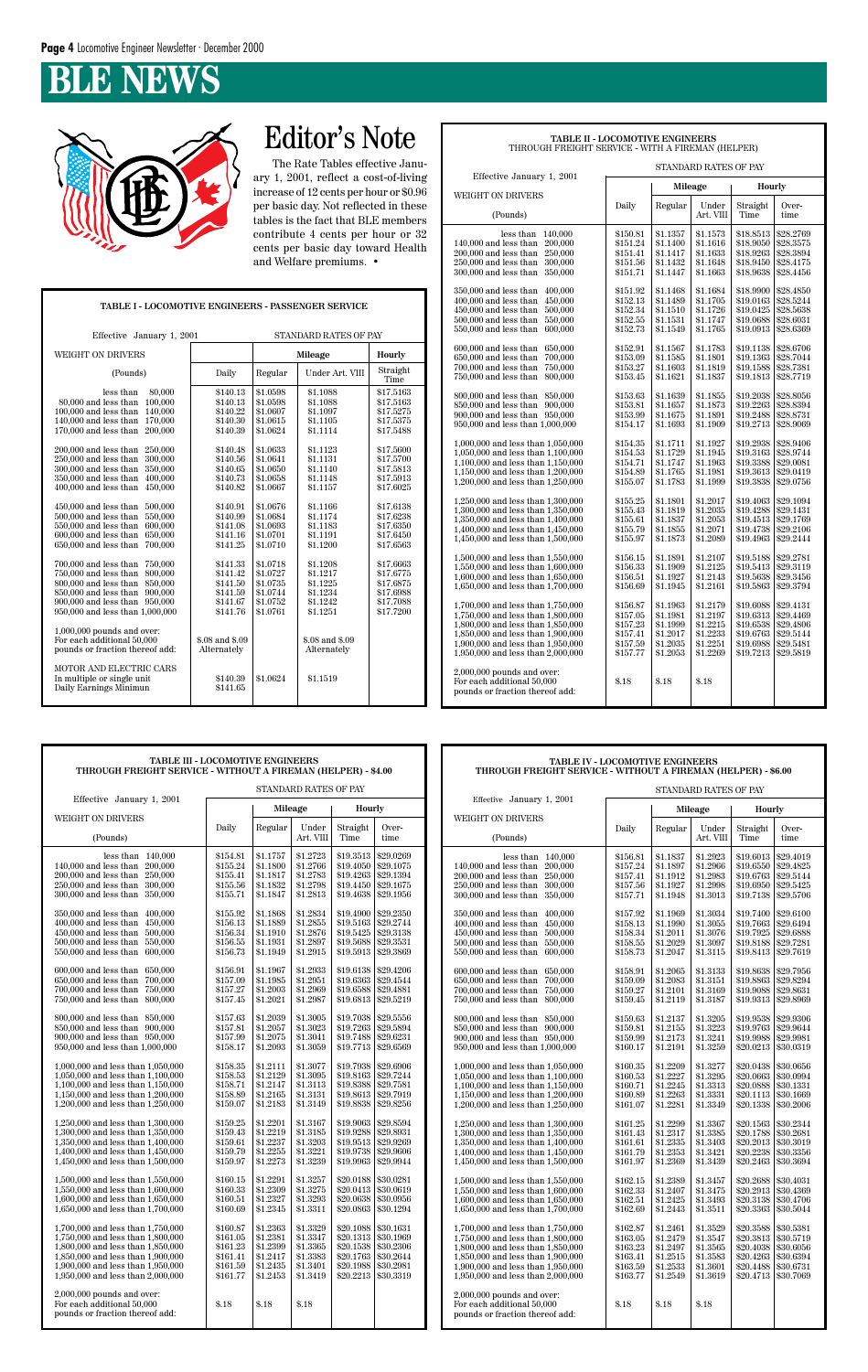# **BLE NEWS**

| TABLE V - LOCOMOTIVE ENGINEERS<br>LOCAL AND WAY FREIGHT SERVICE - WITH A FIREMAN (HELPER) |                      |                      |                       |                        |                        |  |  |  |  |  |
|-------------------------------------------------------------------------------------------|----------------------|----------------------|-----------------------|------------------------|------------------------|--|--|--|--|--|
| Effective January 1, 2001                                                                 |                      |                      | STANDARD RATES OF PAY |                        |                        |  |  |  |  |  |
|                                                                                           |                      | Mileage              |                       | <b>Hourly</b>          |                        |  |  |  |  |  |
| WEIGHT ON DRIVERS                                                                         | Daily                | Regular              | Under                 | Straight               | Over-                  |  |  |  |  |  |
| (Pounds)                                                                                  |                      |                      | Art. VIII             | Time                   | time                   |  |  |  |  |  |
| less than<br>140,000                                                                      | \$151.37<br>\$151.80 | \$1.1413<br>\$1.1456 | \$1.2379<br>\$1.2422  | \$18.9213<br>\$18.9750 | \$28.3819<br>\$28.4625 |  |  |  |  |  |
| 140,000 and less than<br>200,000<br>200,000 and less than<br>250,000                      | \$151.97             | \$1.1473             | \$1.2439              | \$18.9963              | \$28.4944              |  |  |  |  |  |
| 250,000 and less than<br>300,000                                                          | \$152.12             | \$1.1488             | \$1.2454              | \$19.0150              | \$28.5225              |  |  |  |  |  |
| 300,000 and less than<br>350,000                                                          | \$152.25             | \$1.1503             | \$1.2469              | \$19.0313              | \$28.5469              |  |  |  |  |  |
| 350,000 and less than<br>400,000                                                          | \$152.48             | \$1.1524             | \$1.2490              | \$19.0600              | \$28.5900              |  |  |  |  |  |
| $400,000$ and less than<br>450,000                                                        | \$152.69             | \$1.1545             | \$1.2511              | \$19.0863              | \$28.6294              |  |  |  |  |  |
| 450,000 and less than<br>500,000                                                          | \$152.90             | \$1.1566             | \$1.2532              | \$19.1125              | \$28,6688              |  |  |  |  |  |
| $500,000$ and less than<br>550,000                                                        | \$153.11             | \$1.1587             | \$1.2553              | \$19.1388              | \$28.7081              |  |  |  |  |  |
| 550,000 and less than<br>600,000                                                          | \$153.29             | \$1.1605             | \$1.2571              | \$19.1613              | \$28.7419              |  |  |  |  |  |
| 600,000 and less than<br>650,000                                                          | \$153.47             | \$1.1623             | \$1.2589              | \$19.1838              | \$28.7756              |  |  |  |  |  |
| 650,000 and less than<br>700,000                                                          | \$153.65             | \$1.1641             | \$1.2607              | \$19.2063              | \$28.8094              |  |  |  |  |  |
| 700,000 and less than<br>750,000                                                          | \$153.83             | \$1.1659             | \$1.2625              | \$19.2288              | \$28.8431              |  |  |  |  |  |
| 750,000 and less than<br>800,000                                                          | \$154.01             | \$1.1677             | \$1.2643              | \$19.2513              | \$28.8769              |  |  |  |  |  |
| 800,000 and less than<br>850,000                                                          | \$154.19             | \$1.1695             | \$1.2661              | \$19.2738              | \$28.9106              |  |  |  |  |  |
| 850,000 and less than<br>900,000                                                          | \$154.37             | \$1.1713             | \$1.2679              | \$19.2963              | \$28.9444              |  |  |  |  |  |
| 900,000 and less than<br>950,000                                                          | \$154.55             | \$1.1731             | \$1.2697              | \$19.3188              | \$28.9781              |  |  |  |  |  |
| 950,000 and less than 1,000,000                                                           | \$154.73             | \$1.1749             | \$1.2715              | \$19.3413              | \$29.0119              |  |  |  |  |  |
| 1,000,000 and less than 1,050,000                                                         | \$154.91             | \$1.1767             | \$1.2733              | \$19.3638              | \$29.0456              |  |  |  |  |  |
| 1,050,000 and less than 1,100,000                                                         | \$155.09             | \$1.1785             | \$1.2751              | \$19.3863              | \$29.0794              |  |  |  |  |  |
| 1,100,000 and less than 1,150,000                                                         | \$155.27             | \$1.1803             | \$1.2769              | \$19.4088              | \$29.1131              |  |  |  |  |  |
| 1,150,000 and less than 1,200,000                                                         | \$155.45             | \$1.1821             | \$1.2787              | \$19.4313              | \$29.1469              |  |  |  |  |  |
| 1,200,000 and less than 1,250,000                                                         | \$155.63             | \$1.1839             | \$1.2805              | \$19.4538              | \$29.1806              |  |  |  |  |  |
| 1,250,000 and less than 1,300,000                                                         | \$155.81             | \$1.1857             | \$1.2823              | \$19.4763              | \$29.2144              |  |  |  |  |  |
| 1,300,000 and less than 1,350,000                                                         | \$155.99             | \$1.1875             | \$1.2841              | \$19.4988              | \$29.2481              |  |  |  |  |  |
| 1,350,000 and less than 1,400,000                                                         | \$156.17             | \$1.1893             | \$1.2859              | \$19.5213              | \$29.2819              |  |  |  |  |  |
| 1,400,000 and less than 1,450,000                                                         | \$156.35             | \$1.1911             | \$1.2877              | \$19.5438              | \$29.3156              |  |  |  |  |  |
| 1,450,000 and less than 1,500,000                                                         | \$156.53             | \$1.1929             | \$1.2895              | \$19.5663              | \$29.3494              |  |  |  |  |  |
| 1,500,000 and less than 1,550,000                                                         | \$156.71             | \$1.1947             | \$1.2913              | \$19.5888              | \$29.3831              |  |  |  |  |  |
| 1,550,000 and less than 1,600,000                                                         | \$156.89             | \$1.1965             | \$1.2931              | \$19.6113              | \$29.4169              |  |  |  |  |  |
| 1,600,000 and less than 1,650,000                                                         | \$157.07             | \$1.1983             | \$1.2949              | \$19.6338              | \$29.4506              |  |  |  |  |  |
| 1,650,000 and less than 1,700,000                                                         | \$157.25             | \$1.2001             | \$1.2967              | \$19.6563              | \$29.4844              |  |  |  |  |  |
| 1,700,000 and less than 1,750,000                                                         | \$157.43             | \$1.2019             | \$1.2985              | \$19.6788              | \$29.5181              |  |  |  |  |  |
| 1,750,000 and less than 1,800,000                                                         | \$157.61             | \$1.2037             | \$1.3003              | \$19.7013              | \$29.5519              |  |  |  |  |  |
| 1,800,000 and less than 1,850,000                                                         | \$157.79             | \$1.2055             | \$1.3021              | \$19.7238              | \$29.5856              |  |  |  |  |  |
| 1,850,000 and less than 1,900,000                                                         | \$157.97             | \$1.2073             | \$1.3039              | \$19.7463              | \$29.6194              |  |  |  |  |  |
| 1,900,000 and less than 1,950,000                                                         | \$158.15             | \$1.2091             | \$1.3057              | \$19.7688              | \$29.6531              |  |  |  |  |  |
| 1,950,000 and less than 2,000,000                                                         | \$158.33             | \$1.2109             | \$1.3075              | \$19.7913              | \$29.6869              |  |  |  |  |  |
| $2,000,000$ pounds and over:                                                              |                      |                      |                       |                        |                        |  |  |  |  |  |
| For each additional 50,000                                                                | \$.18                | \$.18                | \$.18                 |                        |                        |  |  |  |  |  |
| pounds or fraction thereof add:                                                           |                      |                      |                       |                        |                        |  |  |  |  |  |
| Daily Earnings Minimum                                                                    | \$151.32             |                      |                       |                        |                        |  |  |  |  |  |
|                                                                                           |                      |                      |                       |                        |                        |  |  |  |  |  |

| <b>TABLE VI - LOCOMOTIVE ENGINEERS</b>                             |
|--------------------------------------------------------------------|
| LOCAL AND WAY FREIGHT SERVICE - WITHOUT A FIREMAN (HELPER)- \$4.00 |
| STANDARD RATES OF PAY                                              |

| Effective January 1, 2001            |          |          |           |           |           |
|--------------------------------------|----------|----------|-----------|-----------|-----------|
| WEIGHT ON DRIVERS                    |          | Mileage  |           | Hourly    |           |
|                                      | Daily    | Regular  | Under     | Straight  | Over-     |
| (Pounds)                             |          |          | Art. VIII | Time      | time      |
| less than<br>140,000                 | \$155.37 | \$1.1813 | \$1.2779  | \$19.4213 | \$29.1319 |
| 140,000 and less than<br>200,000     | \$155.80 | \$1.1856 | \$1.2822  | \$19.4750 | \$29.2125 |
| $200,\!000$ and less than<br>250,000 | \$155.97 | \$1.1873 | \$1.2839  | \$19.4963 | \$29.2444 |
| 250,000 and less than<br>300,000     | \$156.12 | \$1.1888 | \$1.2854  | \$19.5150 | \$29.2725 |
| 300,000 and less than<br>350,000     | \$156.27 | \$1.1903 | \$1.2869  | \$19.5338 | \$29.3006 |
| 350,000 and less than<br>400,000     | \$156.48 | \$1.1924 | \$1.2890  | \$19.5600 | \$29.3400 |
| 400,000 and less than<br>450,000     | \$156.69 | \$1.1945 | \$1.2911  | \$19.5863 | \$29.3794 |
| 450,000 and less than<br>500,000     | \$156.90 | \$1.1966 | \$1.2932  | \$19.6125 | \$29.4188 |
| 500,000 and less than<br>550,000     | \$157.11 | \$1.1987 | \$1.2953  | \$19.6388 | \$29.4581 |
| 550,000 and less than<br>600,000     | \$157.29 | \$1.2005 | \$1.2971  | \$19.6613 | \$29.4919 |
| 600,000 and less than<br>650,000     | \$157.47 | \$1.2023 | \$1.2989  | \$19.6838 | \$29.5256 |
| 650,000 and less than<br>700,000     | \$157.65 | \$1.2041 | \$1.3007  | \$19.7063 | \$29.5594 |
| 700,000 and less than<br>750,000     | \$157.83 | \$1.2059 | \$1.3025  | \$19.7288 | \$29.5931 |
| 750,000 and less than<br>800,000     | \$158.01 | \$1.2077 | \$1.3043  | \$19.7513 | \$29.6269 |
| 800,000 and less than<br>850,000     | \$158.19 | \$1.2095 | \$1.3061  | \$19.7738 | \$29.6606 |
| 850,000 and less than<br>900,000     | \$158.37 | \$1.2113 | \$1.3079  | \$19.7963 | \$29.6944 |
| 900,000 and less than 950,000        | \$158.55 | \$1.2131 | \$1.3097  | \$19.8188 | \$29.7281 |
| 950,000 and less than 1,000,000      | \$158.73 | \$1.2149 | \$1.3115  | \$19.8413 | \$29.7619 |
| 1,000,000 and less than 1,050,000    | \$158.91 | \$1.2167 | \$1.3133  | \$19.8638 | \$29.7956 |
| 1,050,000 and less than 1,100,000    | \$159.09 | \$1.2185 | \$1.3151  | \$19.8863 | \$29.8294 |
| 1,100,000 and less than 1,150,000    | \$159.27 | \$1.2203 | \$1.3169  | \$19.9088 | \$29.8631 |
| 1,150,000 and less than 1,200,000    | \$159.45 | \$1.2221 | \$1.3187  | \$19.9313 | \$29.8969 |
| 1,200,000 and less than 1,250,000    | \$159.63 | \$1.2239 | \$1.3205  | \$19.9538 | \$29.9306 |
| 1,250,000 and less than 1,300,000    | \$159.81 | \$1.2257 | \$1.3223  | \$19.9763 | \$29.9644 |
| 1,300,000 and less than 1,350,000    | \$159.99 | \$1.2275 | \$1.3241  | \$19.9988 | \$29.9981 |
| 1,350,000 and less than 1,400,000    | \$160.17 | \$1.2293 | \$1.3259  | \$20.0213 | \$30.0319 |
| 1,400,000 and less than 1,450,000    | \$160.35 | \$1.2311 | \$1.3277  | \$20.0438 | \$30.0656 |
| 1,450,000 and less than 1,500,000    | \$160.53 | \$1.2329 | \$1.3295  | \$20.0663 | \$30.0994 |
|                                      |          |          |           |           |           |
| 1,500,000 and less than 1,550,000    | \$160.71 | \$1.2347 | \$1.3313  | \$20.0888 | \$30.1331 |
| 1,550,000 and less than 1,600,000    | \$160.89 | \$1.2365 | \$1.3331  | \$20.1113 | \$30.1669 |
| 1,600,000 and less than 1,650,000    | \$161.07 | \$1.2383 | \$1.3349  | \$20.1338 | \$30.2006 |
| 1,650,000 and less than 1,700,000    | \$161.25 | \$1.2401 | \$1.3367  | \$20.1563 | \$30.2344 |
| 1,700,000 and less than 1,750,000    | \$161.43 | \$1.2419 | \$1.3385  | \$20.1788 | \$30.2681 |
| 1,750,000 and less than 1,800,000    | \$161.61 | \$1.2437 | \$1.3403  | \$20.2013 | \$30.3019 |
| 1,800,000 and less than 1,850,000    | \$161.79 | \$1.2455 | \$1.3421  | \$20.2238 | \$30.3356 |
| 1,850,000 and less than 1,900,000    | \$161.97 | \$1.2473 | \$1.3439  | \$20.2463 | \$30.3694 |
| 1,900,000 and less than 1,950,000    | \$162.15 | \$1.2491 | \$1.3457  | \$20.2688 | \$30.4031 |
| 1,950,000 and less than 2,000,000    | \$162.33 | \$1.2509 | \$1.3475  | \$20.2913 | \$30.4369 |
| $2,000,000$ pounds and over:         |          |          |           |           |           |
| For each additional 50,000           | \$.18    | \$.18    | \$.18     |           |           |
| pounds or fraction thereof add:      |          |          |           |           |           |
| Daily Earnings Minimum               | \$156.32 |          |           |           |           |
|                                      |          |          |           |           |           |

| <b>TABLE VII - LOCOMOTIVE ENGINEERS</b><br>LOCAL AND WAY FREIGHT SERVICE - WITHOUT A FIREMAN (HELPER)- \$6.00                                                                                                                                                                                                                                                                                                                                                                                          |                                                                                                                                                                      |                                                                                                                                                                      |                                                                                                                                                                      |                                                                                                                                                                      |                                                                                                                                                                                                      |                                                                                                                                                                                                                                                                                                                                                               |                                                                                                 | <b>TABLE VIII - LOCOMOTIVE ENGINEERS</b><br>YARD SERVICE 5 DAY - WITH A FIREMAN                                                |                                                                                                            |                                                                                                                                |
|--------------------------------------------------------------------------------------------------------------------------------------------------------------------------------------------------------------------------------------------------------------------------------------------------------------------------------------------------------------------------------------------------------------------------------------------------------------------------------------------------------|----------------------------------------------------------------------------------------------------------------------------------------------------------------------|----------------------------------------------------------------------------------------------------------------------------------------------------------------------|----------------------------------------------------------------------------------------------------------------------------------------------------------------------|----------------------------------------------------------------------------------------------------------------------------------------------------------------------|------------------------------------------------------------------------------------------------------------------------------------------------------------------------------------------------------|---------------------------------------------------------------------------------------------------------------------------------------------------------------------------------------------------------------------------------------------------------------------------------------------------------------------------------------------------------------|-------------------------------------------------------------------------------------------------|--------------------------------------------------------------------------------------------------------------------------------|------------------------------------------------------------------------------------------------------------|--------------------------------------------------------------------------------------------------------------------------------|
| Effective January 1, 2001                                                                                                                                                                                                                                                                                                                                                                                                                                                                              |                                                                                                                                                                      |                                                                                                                                                                      |                                                                                                                                                                      | STANDARD RATES OF PAY                                                                                                                                                |                                                                                                                                                                                                      | Effective January 1, 2001                                                                                                                                                                                                                                                                                                                                     |                                                                                                 |                                                                                                                                | Hourly                                                                                                     |                                                                                                                                |
| WEIGHT ON DRIVERS                                                                                                                                                                                                                                                                                                                                                                                                                                                                                      |                                                                                                                                                                      |                                                                                                                                                                      | Mileage                                                                                                                                                              | <b>Hourly</b>                                                                                                                                                        |                                                                                                                                                                                                      | WEIGHT ON DRIVERS<br>(Pounds)                                                                                                                                                                                                                                                                                                                                 |                                                                                                 | Daily                                                                                                                          | Straight Time                                                                                              | Overtime                                                                                                                       |
| (Pounds)                                                                                                                                                                                                                                                                                                                                                                                                                                                                                               | Daily                                                                                                                                                                | Regular                                                                                                                                                              | Under<br>Art. VIII                                                                                                                                                   | Straight<br>Time                                                                                                                                                     | Over-<br>time                                                                                                                                                                                        | less than                                                                                                                                                                                                                                                                                                                                                     | 500,000                                                                                         | \$160.86                                                                                                                       | \$20.11                                                                                                    | \$30.1613                                                                                                                      |
| less than $140,000$<br>140,000 and less than<br>200,000<br>200,000 and less than<br>250,000<br>$250,000$ and less than<br>300,000<br>350,000<br>300,000 and less than<br>350,000 and less than<br>400.000<br>450,000<br>400,000 and less than<br>500,000<br>450,000 and less than<br>500,000 and less than<br>550,000<br>600,000<br>550,000 and less than<br>600,000 and less than 650,000<br>700,000<br>650,000 and less than<br>700,000 and less than<br>750,000<br>750,000 and less than<br>800,000 | \$157.37<br>\$157.80<br>\$157.97<br>\$158.12<br>\$158.27<br>\$158.48<br>\$158.69<br>\$158.90<br>\$159.11<br>\$159.29<br>\$159.47<br>\$159.65<br>\$159.83<br>\$160.01 | \$1.2013<br>\$1.2056<br>\$1.2073<br>\$1.2088<br>\$1.2103<br>\$1.2124<br>\$1.2145<br>\$1.2166<br>\$1.2187<br>\$1.2205<br>\$1.2223<br>\$1.2241<br>\$1.2259<br>\$1,2277 | \$1.2979<br>\$1.3022<br>\$1.3039<br>\$1.3054<br>\$1.3069<br>\$1.3090<br>\$1.3111<br>\$1.3132<br>\$1.3153<br>\$1.3171<br>\$1.3189<br>\$1.3207<br>\$1.3225<br>\$1.3243 | \$19.6713<br>\$19.7463<br>\$19.7650<br>\$19.8100<br>\$19.8363<br>\$19.8625<br>\$19.8888 \$29.8331<br>$$19.9113 \;   \; $29.8669$<br>\$19.9563<br>\$19.9788 \$29.9681 | \$29.5069<br>$$19.7250 \mid $29.5875$<br>\$29.6194<br>\$29.6475<br>\$19.7838 \$29.6756<br>\$29.7150<br>\$29.7544<br>\$29.7938<br>$$19.9338 \; \; $29.9006$<br>\$29.9344<br>$$20.0013 \; \; $30.0019$ | $500,000$ and less than<br>$550,000$ and less than<br>$600,000$ and less than<br>$650,000$ and less than<br>700,000 and less than<br>750,000 and less than<br>800,000 and less than<br>850,000 and less than<br>900,000 and less than<br>950,000 and less than 1,000,000<br>For each additional 50,000<br>pounds over $1,000,000$ or<br>fraction thereof add: | 550,000<br>600,000<br>650,000<br>700,000<br>750,000<br>800,000<br>850,000<br>900,000<br>950,000 | \$161.11<br>\$161.27<br>\$161.43<br>\$161.59<br>\$161.75<br>\$161.91<br>\$162.07<br>\$162.23<br>\$162.39<br>\$162.55<br>\$0.16 | \$20.14<br>\$20.16<br>\$20.18<br>\$20.20<br>\$20.22<br>\$20.24<br>\$20.26<br>\$20.28<br>\$20.30<br>\$20.32 | \$30.2081<br>\$30.2381<br>\$30.2681<br>\$30.2981<br>\$30.3281<br>\$30.3581<br>\$30.3881<br>\$30.4181<br>\$30.4481<br>\$30.4781 |
| 800,000 and less than 850,000<br>850,000 and less than 900,000<br>900,000 and less than 950,000<br>$950,000$ and less than $1,000,000$<br>1,000,000 and less than 1,050,000                                                                                                                                                                                                                                                                                                                            | \$160.19<br>\$160.37<br>\$160.55<br>\$160.73<br>\$160.91                                                                                                             | \$1.2295<br>\$1.2313<br>\$1.2331<br>\$1.2349<br>\$1.2367                                                                                                             | \$1.3261<br>\$1.3279<br>\$1.3297<br>\$1.3315<br>\$1.3333                                                                                                             | \$20.0463<br>$$20.0688 \;   \; $30.1031$                                                                                                                             | $$20.0238$ \s30.0356<br>\$30.0694<br>$$20.0913$ \\$30.1369<br>$$20.1138$ \$30.1706                                                                                                                   |                                                                                                                                                                                                                                                                                                                                                               |                                                                                                 | TABLE IX - LOCOMOTIVE ENGINEERS<br>YARD SERVICE 5 DAY - WITHOUT A FIREMAN - \$4.00                                             |                                                                                                            |                                                                                                                                |
| 1,050,000 and less than 1,100,000<br>1,100,000 and less than 1,150,000                                                                                                                                                                                                                                                                                                                                                                                                                                 | \$161.09<br>\$161.27                                                                                                                                                 | \$1.2385<br>\$1.2403                                                                                                                                                 | \$1.3351<br>\$1.3369                                                                                                                                                 | \$20.1363                                                                                                                                                            | \$30.2044<br>$$20.1588$ \s30.2381                                                                                                                                                                    | Effective January 1, 2001                                                                                                                                                                                                                                                                                                                                     |                                                                                                 |                                                                                                                                | <b>Hourly</b>                                                                                              |                                                                                                                                |
| 1,150,000 and less than 1,200,000<br>1,200,000 and less than 1,250,000                                                                                                                                                                                                                                                                                                                                                                                                                                 | \$161.45<br>\$161.63                                                                                                                                                 | \$1.2421<br>\$1.2439                                                                                                                                                 | \$1.3387<br>\$1.3405                                                                                                                                                 |                                                                                                                                                                      | \$20.1813   \$30.2719<br>$$20.2038$ \s30.3056                                                                                                                                                        | WEIGHT ON DRIVERS<br>(Pounds)                                                                                                                                                                                                                                                                                                                                 |                                                                                                 | Daily                                                                                                                          | Straight Time                                                                                              | Overtime                                                                                                                       |
| 1,250,000 and less than 1,300,000<br>1,300,000 and less than 1,350,000<br>1,350,000 and less than 1,400,000<br>1,400,000 and less than 1,450,000<br>1,450,000 and less than 1,500,000                                                                                                                                                                                                                                                                                                                  | \$161.81<br>\$161.99<br>\$162.17<br>\$162.35<br>\$162.53                                                                                                             | \$1.2457<br>\$1.2475<br>\$1.2493<br>\$1.2511<br>\$1.2529                                                                                                             | \$1.3423<br>\$1.3441<br>\$1.3459<br>\$1.3477<br>\$1.3495                                                                                                             | \$20,2263<br>$$20.2488 \;   \; $30.3731$<br>$$20.3163 \;   \; $30.4744$                                                                                              | \$30.3394<br>$$20.2713 \;   \; $30.4069$<br>$$20.2938 \; \; $30.4406$                                                                                                                                | less than<br>$500,000$ and less than<br>550,000 and less than<br>$600,000$ and less than<br>$650,000$ and less than                                                                                                                                                                                                                                           | 500,000<br>550,000<br>600,000<br>650,000<br>700,000                                             | \$164.86<br>\$165.11<br>\$165.33<br>\$165.54<br>\$165.76                                                                       | \$20.61<br>\$20.64<br>\$20.67<br>\$20.69<br>\$20.72                                                        | \$30.9113<br>\$30.9581<br>\$30.9994<br>\$31.0388<br>\$31.0800                                                                  |
| 1,500,000 and less than 1,550,000<br>1,550,000 and less than 1,600,000<br>1,600,000 and less than 1,650,000<br>1,650,000 and less than 1,700,000                                                                                                                                                                                                                                                                                                                                                       | \$162.71<br>\$162.89<br>\$163.07<br>\$163.25                                                                                                                         | \$1.2547<br>\$1.2565<br>\$1.2583<br>\$1.2601                                                                                                                         | \$1.3513<br>\$1.3531<br>\$1.3549<br>\$1.3567                                                                                                                         | \$20.3388<br>\$20.3838                                                                                                                                               | \$30.5081<br>$$20.3613 \;   \; $30.5419$<br>\$30.5756<br>$$20.4063 \; \; $30.6094$                                                                                                                   | 700,000 and less than<br>750,000 and less than<br>800,000 and less than                                                                                                                                                                                                                                                                                       | 750,000<br>800,000<br>850,000                                                                   | \$165.98<br>\$166.19<br>\$166.41                                                                                               | \$20.75<br>\$20.77<br>\$20.80                                                                              | \$31.1213<br>\$31.1606<br>\$31.2019                                                                                            |
| 1,700,000 and less than 1,750,000<br>1,750,000 and less than 1,800,000<br>1,800,000 and less than 1,850,000<br>1.850,000 and less than 1.900,000<br>1,900,000 and less than 1,950,000<br>1,950,000 and less than 2,000,000                                                                                                                                                                                                                                                                             | \$163.43<br>\$163.61<br>\$163.79<br>\$163.97<br>\$164.15<br>\$164.33                                                                                                 | \$1.2619<br>\$1.2637<br>\$1.2655<br>\$1.2673<br>\$1.2691<br>\$1.2709                                                                                                 | \$1.3585<br>\$1.3603<br>\$1.3621<br>\$1.3639<br>\$1.3657<br>\$1.3675                                                                                                 | $$20.4288 \;   \; $30.6431$<br>$$20.5188 \;   \; $30.7781$                                                                                                           | $$20.4513 \;   \; $30.6769$<br>$$20.4738$ \s30.7106<br>$$20.4963 \;   \; $30.7444$<br>$$20.5413 \;   \; $30.8119$                                                                                    | 850,000 and less than<br>900,000 and less than<br>950,000 and less than 1,000,000<br>For each additional 50,000<br>pounds over $1,000,000$ or<br>fraction thereof add:                                                                                                                                                                                        | 900,000<br>950,000                                                                              | \$166.62<br>\$166.84<br>\$167.06<br>\$0.215                                                                                    | \$20.83<br>\$20.86<br>\$20.88                                                                              | \$31.2413<br>\$31.2825<br>\$31.3238                                                                                            |
| $2,000,000$ pounds and over:<br>For each additional 50,000<br>pounds or fraction thereof add:<br>Daily Earnings Minimum                                                                                                                                                                                                                                                                                                                                                                                | \$.18<br>\$158.32                                                                                                                                                    | \$.18                                                                                                                                                                | \$.18                                                                                                                                                                |                                                                                                                                                                      |                                                                                                                                                                                                      |                                                                                                                                                                                                                                                                                                                                                               |                                                                                                 |                                                                                                                                |                                                                                                            |                                                                                                                                |

### **TABLE VIII - LOCOMOTIVE ENGINEERS**

| Effective January 1, 2001                                                                                                                                                                                                                                                                                                                                                                                                                                                                |                                                                                                                                            |                                                                                                                       |                                                                                                                                             |
|------------------------------------------------------------------------------------------------------------------------------------------------------------------------------------------------------------------------------------------------------------------------------------------------------------------------------------------------------------------------------------------------------------------------------------------------------------------------------------------|--------------------------------------------------------------------------------------------------------------------------------------------|-----------------------------------------------------------------------------------------------------------------------|---------------------------------------------------------------------------------------------------------------------------------------------|
|                                                                                                                                                                                                                                                                                                                                                                                                                                                                                          |                                                                                                                                            | Hourly                                                                                                                |                                                                                                                                             |
| WEIGHT ON DRIVERS<br>(Pounds)                                                                                                                                                                                                                                                                                                                                                                                                                                                            | Daily                                                                                                                                      | Straight Time                                                                                                         | Overtime                                                                                                                                    |
| 500,000<br>less than<br>550,000<br>$500,000$ and less than<br>$550,000$ and less than<br>600,000<br>650,000<br>$600,000$ and less than<br>$650,000$ and less than<br>700,000<br>700,000 and less than<br>750,000<br>750,000 and less than<br>800,000<br>800,000 and less than<br>850,000<br>850,000 and less than<br>900,000<br>900,000 and less than<br>950,000<br>950,000 and less than 1,000,000<br>For each additional 50,000<br>pounds over $1,000,000$ or<br>fraction thereof add: | \$160.86<br>\$161.11<br>\$161.27<br>\$161.43<br>\$161.59<br>\$161.75<br>\$161.91<br>\$162.07<br>\$162.23<br>\$162.39<br>\$162.55<br>\$0.16 | \$20.11<br>\$20.14<br>\$20.16<br>\$20.18<br>\$20.20<br>\$20.22<br>\$20.24<br>\$20.26<br>\$20.28<br>\$20.30<br>\$20.32 | \$30.1613<br>\$30.2081<br>\$30.2381<br>\$30.2681<br>\$30.2981<br>\$30.3281<br>\$30.3581<br>\$30.3881<br>\$30.4181<br>\$30.4481<br>\$30.4781 |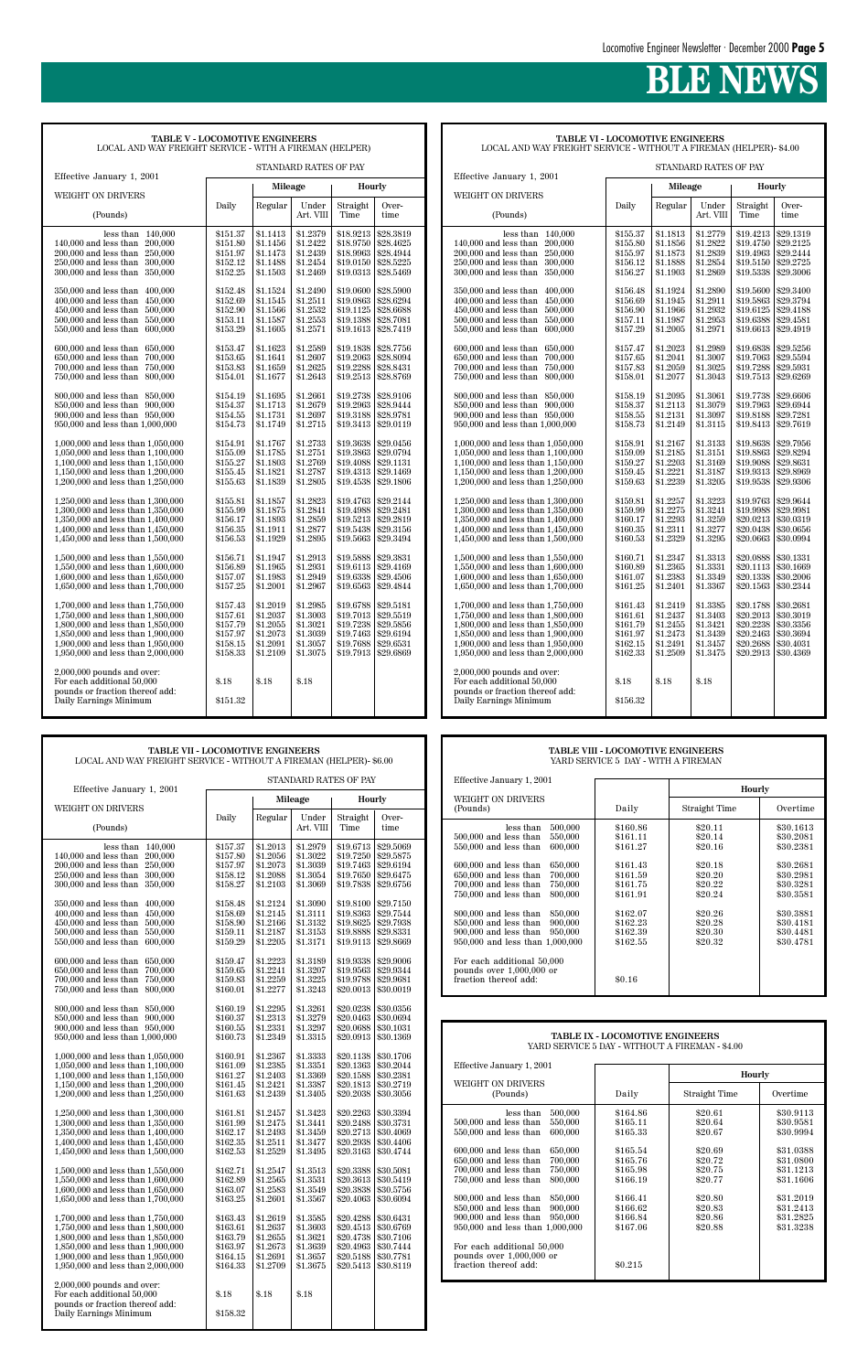# **BLE NEWS**

• Ensure effective and efficient management of information technology resources.

**3. How did the RRB develop this Strategic Plan?**

This plan continues a cooperative and intensive effort on the part of the RRB's management and staff and reflects input from its customers and other stakeholders.

The RRB's primary stakeholders are, of course, the employees and employers of the rail industry. Because it is a Federal agency, stakeholders also include the White House, Members of Congress, and the Office of Management and Budget. Other Federal agencies also have a stake in the RRB's success, in particular the Social Security Administration with whom the RRB closely coordinates many programs.

Last, but not least, are the RRB's own employees and their representatives, whose talent and dedication are crucial to the success of this strategic plan.

#### **4. What steps does the RRB take to ensure achievement of the Strategic Plan's goals?**

In order to ensure achievement of strategic goals, the Government Performance and Results Act provides that each agency also develop an annual performance plan, which is submitted along with the agency's budget request for a fiscal year. The annual performance plans lay out specific goals and objectives, along with performance indicators and specific measurable targets. After the fiscal year, each agency must also report on how well it met the plan's goals.

The RRB's first annual performance plan was released to the Office of Management and Budget and the Congress along with its Fiscal Year 1999 budget submission. The RRB submitted its first annual performance report, as required by the Government Performance and Results Act, in February 2000, five months after the close of fiscal year 1999. This report compared actual performance to goals and the results were encouraging. The RRB met or exceeded planned performance levels for 44 out of 54 reportable indicators. Of the remaining 10, it came very close to the planned levels for many of them. For example, the RRB planned to achieve 99.70% payment accuracy for initial railroad retirement payments, and achieved a payment accuracy rate of 99.68%. When compared to Fiscal Year 1998 results, the Fiscal Year 1999 performance was equal to, or better, in nearly every category.

The RRB is proud of its strategic plan and expects that the plan will guide the agency as it continues its long and distinguished tradition of excellence in service to its customers. The RRB has a proven track record of carrying out its plans and achieving results. The RRB believes that this strategic plan, along with the annual performance plans and sufficient budget resources, will help the agency to achieve the results its customers need and deserve. •

**TABLE X - LOCOMOTIVE ENGINEERS** YARD SERVICE 5 DAY - WITHOUT A FIREMAN - \$6.00

| Effective January 1, 2001                                                                                                                                                                                                                                                                                                                                                                                                                                          |                                                                                                                                             | Hourly                                                                                                                |                                                                                                                                             |
|--------------------------------------------------------------------------------------------------------------------------------------------------------------------------------------------------------------------------------------------------------------------------------------------------------------------------------------------------------------------------------------------------------------------------------------------------------------------|---------------------------------------------------------------------------------------------------------------------------------------------|-----------------------------------------------------------------------------------------------------------------------|---------------------------------------------------------------------------------------------------------------------------------------------|
| WEIGHT ON DRIVERS<br>(Pounds)                                                                                                                                                                                                                                                                                                                                                                                                                                      | Daily                                                                                                                                       | Straight Time                                                                                                         | Overtime                                                                                                                                    |
| 500,000<br>less than<br>500,000 and less than<br>550,000<br>550,000 and less than<br>600,000<br>600,000 and less than<br>650,000<br>650,000 and less than<br>700,000<br>700,000 and less than 750,000<br>750,000 and less than<br>800,000<br>800,000 and less than 850,000<br>850,000 and less than 900,000<br>900,000 and less than 950,000<br>950,000 and less than 1,000,000<br>For each additional 50,000<br>pounds over 1,000,000 or<br>fraction thereof add: | \$166.86<br>\$167.11<br>\$167.33<br>\$167.54<br>\$167.76<br>\$167.98<br>\$168.19<br>\$168.41<br>\$168.62<br>\$168.84<br>\$169.06<br>\$0.215 | \$20.86<br>\$20.89<br>\$20.92<br>\$20.94<br>\$20.97<br>\$21.00<br>\$21.02<br>\$21.05<br>\$21.08<br>\$21.11<br>\$21.13 | \$31.2863<br>\$31.3331<br>\$31,3744<br>\$31.4138<br>\$31.4550<br>\$31.4963<br>\$31.5356<br>\$31.5769<br>\$31.6163<br>\$31.6575<br>\$31.6988 |

#### **TABLE XI - LOCOMOTIVE ENGINEERS** YARD SERVICE 6-7 DAY - WITH A FIREMAN

| Effective January 1, 2001                                                                                                                                                                                                                                                                                                                                                                |                                                                                                                                  | Hourly                                                                                                                |                                                                                                                                             |
|------------------------------------------------------------------------------------------------------------------------------------------------------------------------------------------------------------------------------------------------------------------------------------------------------------------------------------------------------------------------------------------|----------------------------------------------------------------------------------------------------------------------------------|-----------------------------------------------------------------------------------------------------------------------|---------------------------------------------------------------------------------------------------------------------------------------------|
| WEIGHT ON DRIVERS<br>(Pounds)                                                                                                                                                                                                                                                                                                                                                            | Daily                                                                                                                            | Straight Time                                                                                                         | Overtime                                                                                                                                    |
| 550,000<br>less than<br>500,000 and less than<br>550,000<br>550,000 and less than<br>600.000<br>600,000 and less than<br>650,000<br>650,000 and less than<br>700,000<br>700,000 and less than<br>750,000<br>800,000<br>750,000 and less than<br>800,000 and less than<br>850,000<br>850,000 and less than<br>900,000<br>900,000 and less than 950,000<br>950,000 and less than 1,000,000 | \$149.76<br>\$149.97<br>\$150.15<br>\$150.33<br>\$150.51<br>\$150.69<br>\$150.87<br>\$151.05<br>\$151.23<br>\$151.41<br>\$151.59 | \$18.72<br>\$18.75<br>\$18.77<br>\$18.79<br>\$18.81<br>\$18.84<br>\$18.86<br>\$18.88<br>\$18.90<br>\$18.93<br>\$18.95 | \$28,0800<br>\$28.1194<br>\$28.1531<br>\$28.1869<br>\$28.2206<br>\$28.2544<br>\$28.2881<br>\$28.3219<br>\$28.3556<br>\$28.3894<br>\$28.4231 |
| For each additional 50,000<br>pounds over 1,000,000 or<br>fraction thereof add:                                                                                                                                                                                                                                                                                                          | \$0.18                                                                                                                           |                                                                                                                       |                                                                                                                                             |

#### **TABLE XII - LOCOMOTIVE ENGINEERS** YARD SERVICE 6-7 DAY - WITHOUT A FIREMAN - \$4.00

| Effective January 1, 2001                                         | Daily                | Hourly             |                        |
|-------------------------------------------------------------------|----------------------|--------------------|------------------------|
| WEIGHT ON DRIVERS<br>(Pounds)                                     |                      | Staright Time      | Overtime               |
| 500,000<br>less than<br>550,000<br>$500,000$ and less than        | \$153.76<br>\$153.97 | \$19.22<br>\$19.25 | \$28.8300<br>\$28.8694 |
| 550,000 and less than<br>600,000                                  | \$154.15             | \$19.27            | \$28.9031              |
| $600,000$ and less than<br>650,000                                | \$154.33             | \$19.29            | \$28.9369              |
| 650,000 and less than 700,000<br>700,000 and less than 750,000    | \$154.51<br>\$154.69 | \$19.31<br>\$19.34 | \$28,9706<br>\$29.0044 |
| 750,000 and less than<br>800,000                                  | \$154.87             | \$19.36            | \$29.0381              |
| 800,000 and less than 850,000                                     | \$155.05             | \$19.38            | \$29.0719              |
| 850,000 and less than<br>900,000<br>900,000 and less than 950,000 | \$155.23<br>\$155.41 | \$19.40<br>\$19.43 | \$29.1056<br>\$29.1394 |
| 950,000 and less than 1,000,000                                   | \$155.59             | \$19.45            | \$29.1731              |
| For each additional 50,000                                        |                      |                    |                        |
| pounds over 1,000,000 or<br>fraction thereof add:                 | \$0.18               |                    |                        |

#### **TABLE XIII - LOCOMOTIVE ENGINEERS** YARD SERVICE 6-7 DAY - WITHOUT A FIREMAN - \$6.00

| Hourly                                                                                                                                      |  |
|---------------------------------------------------------------------------------------------------------------------------------------------|--|
| Overtime                                                                                                                                    |  |
| \$29.2050<br>\$29.2444<br>\$29.2781<br>\$29.3119<br>\$29.3456<br>\$29.3794<br>\$29.4131<br>\$29.4469<br>\$29.4806<br>\$29.5144<br>\$29.5481 |  |
|                                                                                                                                             |  |

In comments submitted to the Surface Transportation Board (STB), the Rail Labor Division of the Transportation Trades Department, AFL-CIO, (TTD) declared that the Board's proposed new rules to govern rail mergers "will do nothing to reduce labormanagement conflict over cramdown."

The rail unions took particular issue with new language in the proposed rule whereby the STB would only be required to provide "adequate" protection for rail employees affected by a merger. The comments pointed out that such language is, in fact, at odds with the Board's governing statute, which provides that a rule cannot be adopted that will result in protective conditions that do not provide a "fair arrangement for employees."

"The railroads make a take it or leave it offer knowing that they can get whatever they want through arbitration or from the STB," said Rail Labor Division Chair Edward Dubroski, International President of the Brotherhood of Locomotive Engineers. "As our comments point out, the STB's latest proposal does nothing more than pat rail employees on the head and send them back to the bargaining table where nothing has changed and where all the cards are stacked in favor of rail management."

Underscoring the almost 20-year tilt against employees during merger proceedings, the comments noted that the STB has never ruled that an arbitrator went too far in allowing a collective bargaining agreement to be broken. And the ICC and STB have overturned arbitrators who refused to rule in favor of rail management.

While the rail unions agreed with the Board that it would be best if rail labor and management could negotiate a resolution to this problem, they stressed that under current STB precedent, the process is skewed heavily towards management and leaves the rail carriers with no incentive to negotiate.

"For two decades now, thousands of rail workers have seen their hard-

earned collective bargaining rights destroyed because the STB and its predecessor agency, the Interstate Commerce Commission, gave railroad management free reign to abrogate contracts and trample on the rights of workers in the name of merger mania," TTD President Sonny Hall said. "We had hoped the new STB rule would put an end to the cramdown policy; however, as presently drafted, the STB's proposal uses some good sounding words but does little to reverse course and protect the collective bargaining agreements of railroad employees. We are hopeful that the STB in the final rule exercises its authority to end this perverse policy." •

### RRB Strategic Plan

#### Continued from Page 7

### New STB rules to govern rail mergers fail to address 'cramdown'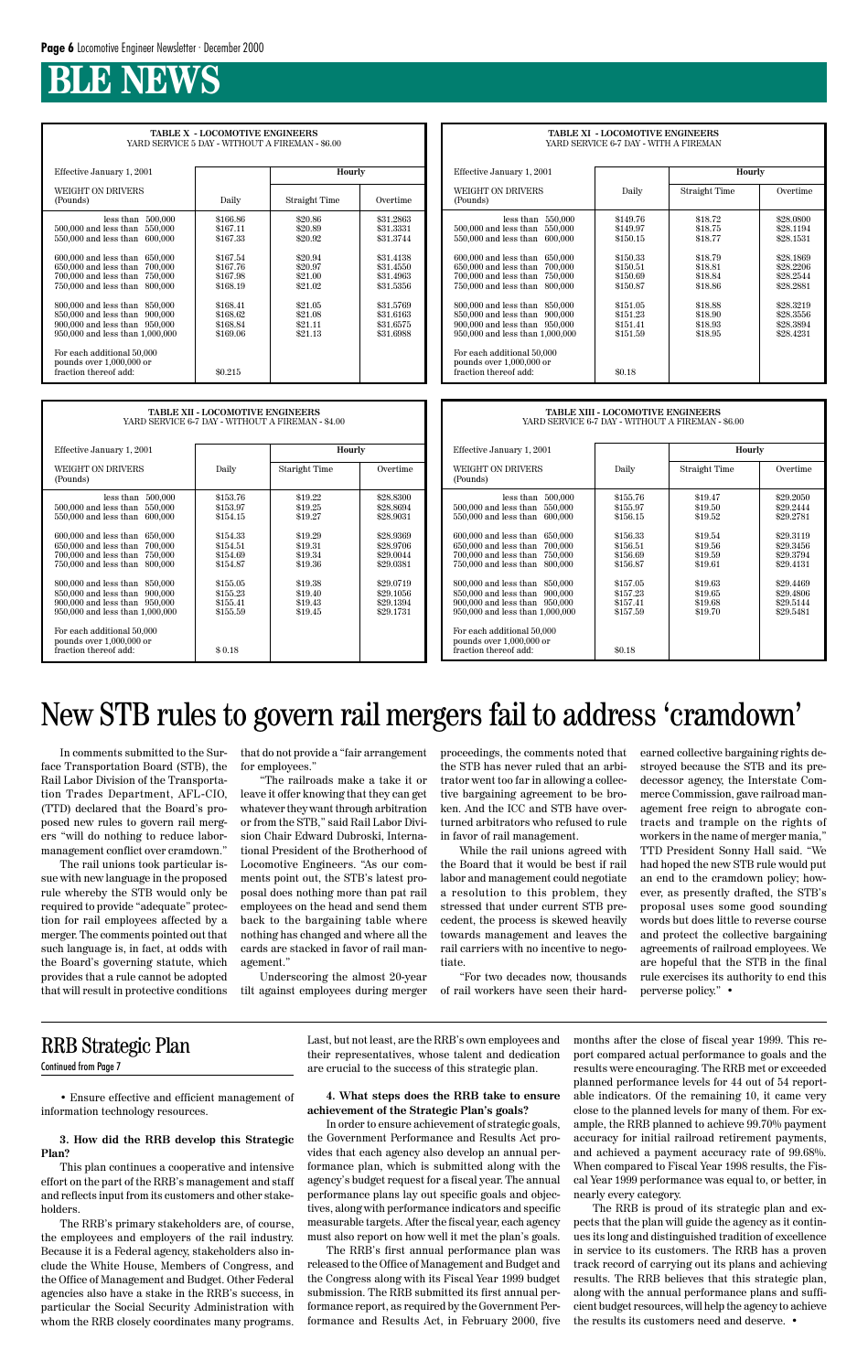# **BLE SENIOR REPORT**

While regular railroad retirement payroll tax rates are not changed for the year 2001, the amounts of compensation subject to these Federal payroll taxes on covered rail employers and employees are scheduled to increase in January 2001 as a result of indexing to average national wage increases.

The railroad retirement tier I tax rate of 7.65 percent for employers and employees, which is the same as the social security tax and for withholding and reporting purposes is divided into 6.20 percent for retirement and 1.45 percent for Medicare hospital insurance, remains the same. However, the maximum amount of an employee's earnings subject to the 6.20 percent rate will increase to \$80,400 in 2001 from \$76,200 in 2000. There is no maximum on earnings subject to the 1.45 percent Medicare rate; all of an employee's compensation is

subject to the Medicare tax.

The maximum amount of earnings subject to the railroad retirement tier II tax of 4.90 percent on employees, and, under current law, 16.10 percent on employers, will increase to \$59,700 from \$56,700.

In 2000, the regular railroad retirement tax on an employee earning \$76,200 was \$8,607.60 and the employer's regular railroad retirement tax on such an employee was \$14,958. In 2001, the railroad retirement tax on an employee earning \$80,400 will be \$9,075.90 compared to \$6,150.60 under social security, and the employer's tax will be \$15,762.30.

The rate of the supplemental railroad retirement annuity tax paid solely by rail employers is determined quarterly by the Railroad Retirement Board. The rate for all four quarters of 2000 has been 26 cents per work-

Railroad retirement beneficiaries and rail employees can now access a number of new Internet services through the U.S. Railroad Retirement Board's website. The services available include requests for:

• Statements of individual railroad service and compensation history;

• Replacement Medicare cards;

• Duplicate benefit information statements for income tax purposes; and

• Annuity rate verification letters.

Individuals accessing the RRB's website for these services will be asked to complete and submit an on-line form. The agency is utilizing the most secure encryption technology available to ensure all information it receives through the Internet remains confidential and safe from unauthorized access. Upon receipt, the RRB will process the item requested and mail the material to the individual's address of record. As an additional security feature, if an address provided on the electronic form does not match the address in the agency's computer systems, the item will be forwarded to the RRB's nearest field office which will contact the individual to ensure delivery to the correct address.

While these same services are available through the RRB's toll-free automated Help Line at (800) 808-0772, or through any of the agency's 53 field offices nationwide, this marks the first time the agency has made such transactions available through the Internet. AccessRRB, a new section on the RRB's website, outlines plans for additional services and provides a description of the security features that will be employed. Also included is an Internet Customer Survey to allow visitors to provide feedback on the types of services they would like to see the RRB offer over the Internet.

The Government Performance and Results Act requires Federal agencies to submit strategic plans to Congress and the Office of Management and Budget. The strategic plan must outline the agency's mission and its general goals and objectives for a six-year period, as well as define how it will meet those goals and objectives. The law also requires that these strategic plans be updated every three years. The Railroad Retirement Board (RRB) submitted its "Strategic Plan" for the years 2000-2005 to the Congress and the Office of Management and Budget in September 2000. The previous Strategic Plan for the years 1997-2002 was submitted in September 1997.

The following questions and answers provide information on the RRB's Strategic Plan for the years

2000-2005 under the Government Performance and Results Act.

**1. What are the purposes of the Government Performance and Results Act?**

In summary, the purposes of this Act are to improve the confidence of the American people in the Federal Government by holding agencies accountable for achieving program results; improve Federal program effectiveness and public accountability by focusing on results, service quality and customer satisfaction; enable Congress to more accurately evaluate an agency's performance by providing more objective information on the objectives and costs of Federal programs; and improve the internal management of the Federal Government.

To achieve these purposes, the Act requires that agencies set program goals and prepare plans for meeting those goals. The Act provides a framework whereby an agency's performance will be measured against the goals it has set and also requires each agency to publicly report on the progress it has made.

**2. What are the goals and objectives of the RRB's Strategic Plan?**

The RRB has three strategic goals; and for each goal several strategic objectives have been established to enable the

agency to focus on achieving that goal. *The first strategic goal is to pro-*

*vide excellent customer service.* To satisfy our customers' expecta-

tion for quality service, both in terms of service delivery options and levels and manner of performance, the RRB has established the following six strategic objectives that focus on the specifics of achieving this goal.

• Pay benefits accurately.

• Pay benefits timely.

• Provide relevant, timely and accurate information which is easy to understand.

• Provide a range of choices in service delivery methods.

• Ensure an efficient and effective reporting system for railroad employers.

• Deliver service at the point-ofcontact ("one and done"). Through reductions in both the amount of work passed from one employee to another and in the layers of review involved in a transaction, customers should be able to complete most business with the RRB in a single contact. T*he second strategic goal is to*

*safeguard the RRB's trust funds through prudent stewardship.*

Committed to fulfilling its fiduciary responsibilities to the rail community,

> the RRB has established the following seven objectives that direct its focus on this goal.

• Ensure the integrity of benefit programs through comprehensive and integrated monitoring and prevention programs.

• Ensure efficient operations through effective management control and quality assurance programs.

• Ensure that trust fund assets are



projected, collected, recorded, and invested appropriately through an effective and efficient trust fund management program.

• Align resources using a performance approach based on contribution to mission.

• Use outside sources and partnerships, when appropriate, to accomplish the agency's mission.

• Ensure that the RRB consistently pays the lowest price for products and services commensurate with quality, service, delivery and reliability.

• Use, build and maintain a professional, productive, innovative and diverse workforce.

*The third strategic goal is to use technology and automation to foster fundamental changes that improve the way the RRB does business.*

The RRB established the following three strategic objectives that focus on

### 'AccessRRB' offers online services

how it intends to use information technology resources to make fundamental improvements in the way it achieves its mission.

• Develop a sound and integrated information technology architecture that will foster its long-term efforts to improve mission performance while operating with fewer resources.

• Design and implement information technology initiatives that fundamentally improve efficiency and effectiveness in achieving the agency's mission.

# **Railroad Retirement and Unemployment Insurance tax adjustments for 2001**

### Retirement Board sets three top goals in strategic plan

hour; the rate for the first quarter of 2001 under current law will be announced later in 2000.

Employers, but not employees, also pay railroad unemployment insurance taxes, which are experiencerated by employer. The basic tax rates range from a minimum of 0.65% to a maximum of 12% on monthly earnings up to \$1,050 in 2001, up from \$1,005 in 2000. However, the Railroad Unemployment Insurance Act also provides for a surcharge in the event the Railroad Unemployment Insurance Account balance falls below an indexed threshold amount. Since the accrual balance of the Railroad Unemployment Insurance Account was \$103 million on June 30, 2000, which was less than the indexed threshold of \$112 million, a surcharge of 1.5% will be added to the basic tax rates in 2001, but not so as to increase the maximum 12% rate.

Consequently, in 2001, the unemployment insurance tax rates on railroad employers will range from 2.15 percent (the minimum basic rate of 0.65 percent plus the 1.5 percent surcharge) to a maximum of 12 percent on monthly compensation up to \$1,050.

The 1.5 percent surcharge will not apply to new employers in 2001, and new employers will initially pay a tax rate of 2.59%, which represents the average rate paid by all employers in the period 1997-1999.

For 76% of covered employers, the unemployment insurance rate assessed will be 2.15% in 2001, which is \$22.58 per month for each employee with earnings of \$1,050 or more per month, and 9 percent will be assessed a rate of 12% , which is \$126 per month for each employee with earnings of \$1,050 or more per month.•

See RRB Strategic Plan, Page 6